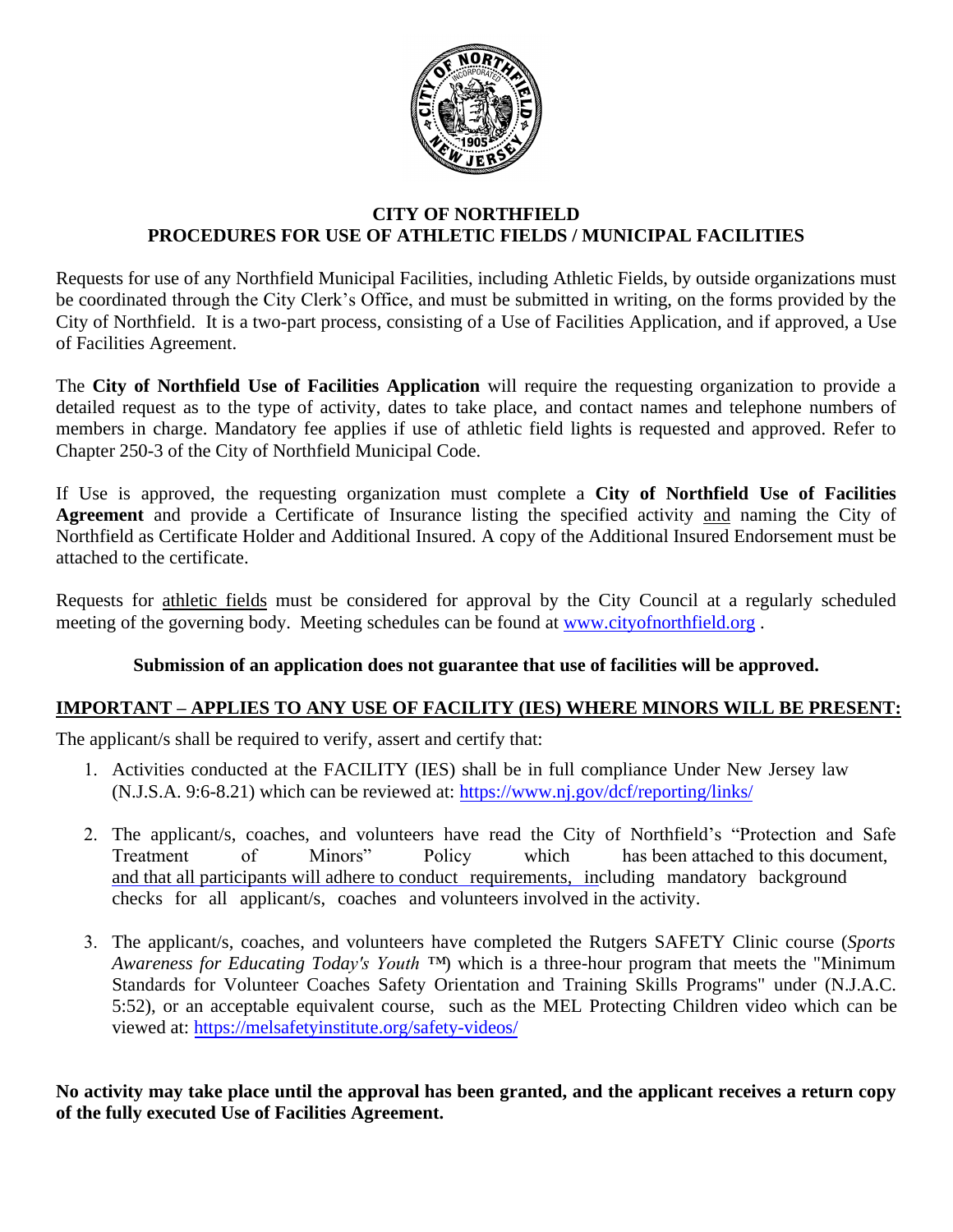# CITY OF NORTHFIELD Application for Use of Facilities (Other than Use of Birch Grove Park Center)



Name and Address of Organization:

Tell Us Who You Are / Description and Purpose of Organization: Is the Group a Not-For-Profit Organization? \_\_\_\_\_\_\_ Yes \_\_\_\_\_\_\_\_\_ No Do Participants Pay a Fee for Your Sport / Event? Ves No If Yes, How Much? \$\_\_\_\_\_\_\_\_\_\_\_\_ per: \_\_\_\_Person \_\_\_\_Day \_\_\_\_Season \_\_\_\_\_\_\_\_\_\_\_\_\_(other) Name of Applicant / Responsible Party: Title/Affiliation Home Address:  $\text{Telephone: (H)}$  (C) (C) (W) Name and Location of Facility(ies) Being Requested: For the Following Purpose: on the Following Date(s): Specify Hours of Use: From: To: Are Field Lights Requested<sup>\*?</sup> \*If Yes, Provide Dates / Times for Requested Light Use: \*LIGHT USE FEE APPLIES, IN ACCORDANCE WITH CHAPTER 250-3 OF THE CITY OF NORTHFIELD MUNICIPAL CODE # of Participants per Date: \_\_\_\_\_\_\_ # of Participants who are Northfield Residents: \_\_\_\_\_\_\_\_\_ Will Juveniles be Present? Yes No If Yes, What Ages? Have You Applied to Other Municipalities for Use of their Facilities for this Event? Ves Ves No If Yes, Name of Municipality/ies: Date/s and Disposition of Request/s: Applicant has received a copy of the City of Northfield Use of Facilities Guidelines, Use of Facilities Agreement and City of Northfield "Protection and Safe Treatment of Minors" Policy and agrees to abide by and comply with the terms of the Guidelines, Policy, and Agreement. Applicant further acknowledges that IF THE INTENDED USE IF FOR ANY ATHLETIC FIELD, s/he must obtain from the Municipal Clerk's Office the date/time of the Council Meeting at which the Application will be considered, and attendance at same is required in order for the Application to be heard. NO ALCOHOLIC BEVERAGES PERMITTED APPLICANT: DATE:

Signature

Note: The City of Northfield has the right, in its sole discretion, to deny, limit, or revoke the use of requested facility(ies) when in the opinion of the City of Northfield the use presents a risk of unreasonable injury to persons or damage to property of the City of Northfield or others.

FAILURE TO COMPLETE ANY PORTION OF THE APPLICATION WILL RESULT IN AUTOMATIC REJECTION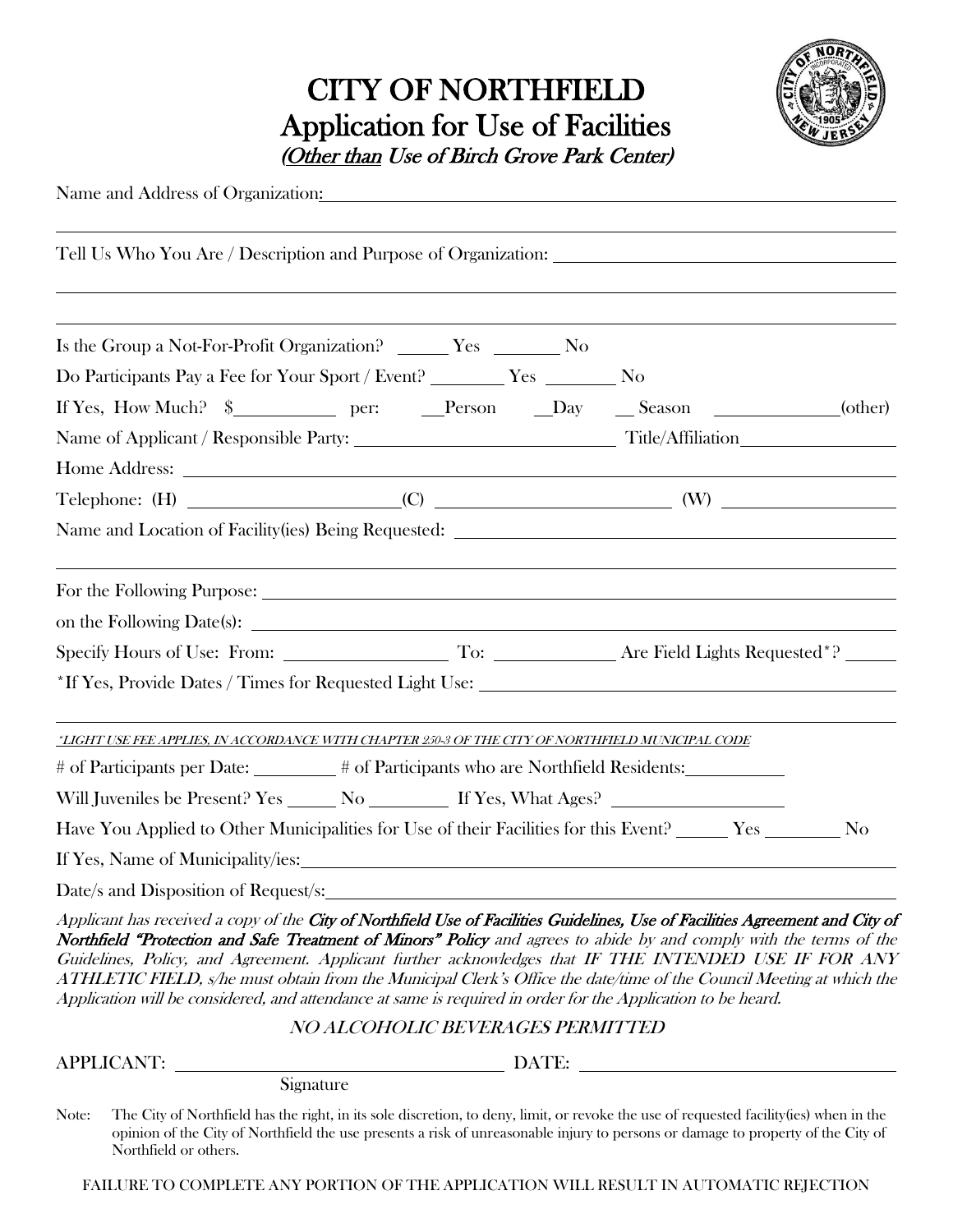

# **APPLICATION FOR USE OF BIRCH GROVE PARK CENTER**

|                                                                                                                                                                                                                                                                                                                                                                                                                                                                                                                                                 |                     | The Applicant requests the use of Birch Grove Park Center for the following purpose:                                                                                                                                                                                                                                                                                                                                                                                                                                                                                                                                                               |
|-------------------------------------------------------------------------------------------------------------------------------------------------------------------------------------------------------------------------------------------------------------------------------------------------------------------------------------------------------------------------------------------------------------------------------------------------------------------------------------------------------------------------------------------------|---------------------|----------------------------------------------------------------------------------------------------------------------------------------------------------------------------------------------------------------------------------------------------------------------------------------------------------------------------------------------------------------------------------------------------------------------------------------------------------------------------------------------------------------------------------------------------------------------------------------------------------------------------------------------------|
|                                                                                                                                                                                                                                                                                                                                                                                                                                                                                                                                                 |                     |                                                                                                                                                                                                                                                                                                                                                                                                                                                                                                                                                                                                                                                    |
|                                                                                                                                                                                                                                                                                                                                                                                                                                                                                                                                                 |                     |                                                                                                                                                                                                                                                                                                                                                                                                                                                                                                                                                                                                                                                    |
|                                                                                                                                                                                                                                                                                                                                                                                                                                                                                                                                                 | <b>TERMS OF USE</b> |                                                                                                                                                                                                                                                                                                                                                                                                                                                                                                                                                                                                                                                    |
| ٠<br>all trash in proper receptacles.<br><i>No use</i> of the snack bar area is permitted; <i>No access</i> to the snack bar is permitted.<br>$\bullet$<br>٠<br>locked at all times.<br>Park Center may only be used for the purpose specified on the application.<br>$\bullet$<br>Application is subject to approval by the Birch Grove Park Superintendent.<br>$\bullet$<br>$\bullet$<br>Friday and is not to allow Key out of his/her possession at any time.<br>$\bullet$<br>the event; applicant must sign for return of Key.<br>facility. |                     | The facility must be left in the same condition it was in prior to use, including wiping tables and placing<br>Rest rooms may only be accessed from <i>inside</i> Park Center and the exterior rest room doors are to remain<br>Applicant must sign for receipt of Key between the hours of 7:00 a.m. and 3:00 p.m. Monday through<br>Key is to be returned to the Birch Grove Park Superintendent NOT LATER than 12:00 p.m. the day after<br>Violation of the Use Agreement Terms will prohibit the Responsible Person from any further use of the<br>Applicant has read and agrees to abide by and comply with the TERMS OF USE as stated above. |
| Print Name / Name of Organization                                                                                                                                                                                                                                                                                                                                                                                                                                                                                                               |                     | Signature                                                                                                                                                                                                                                                                                                                                                                                                                                                                                                                                                                                                                                          |
| risk of unreasonable injury to persons or damage to property of the City of Northfield or others.                                                                                                                                                                                                                                                                                                                                                                                                                                               |                     | Applicant has received a copy of the City of Northfield Use of Facilities Guidelines, Use of Facilities Agreement and City of<br>Northfield "Protection and Safe Treatment of Minors" Policy and agrees to abide by and comply with the terms of the<br>Guidelines, Policy, and Agreement. NO ALCOHOLIC BEVERAGES PERMITTED. The City of Northfield has the right,<br>in its sole discretion, to deny, limit, or revoke the use of requested facility(ies) when in the opinion of the City of Northfield the use presents a                                                                                                                        |
| <b>APPLICANT:</b>                                                                                                                                                                                                                                                                                                                                                                                                                                                                                                                               |                     | DATE:                                                                                                                                                                                                                                                                                                                                                                                                                                                                                                                                                                                                                                              |
| Signature                                                                                                                                                                                                                                                                                                                                                                                                                                                                                                                                       |                     |                                                                                                                                                                                                                                                                                                                                                                                                                                                                                                                                                                                                                                                    |
| <b>APPROVED:</b>                                                                                                                                                                                                                                                                                                                                                                                                                                                                                                                                |                     | DATE:                                                                                                                                                                                                                                                                                                                                                                                                                                                                                                                                                                                                                                              |

*\*\* BE ADVISED THAT VIDEO SURVEILLANCE EQUIPMENT IS IN USE AT ALL TIME ON THE PREMISES\*\**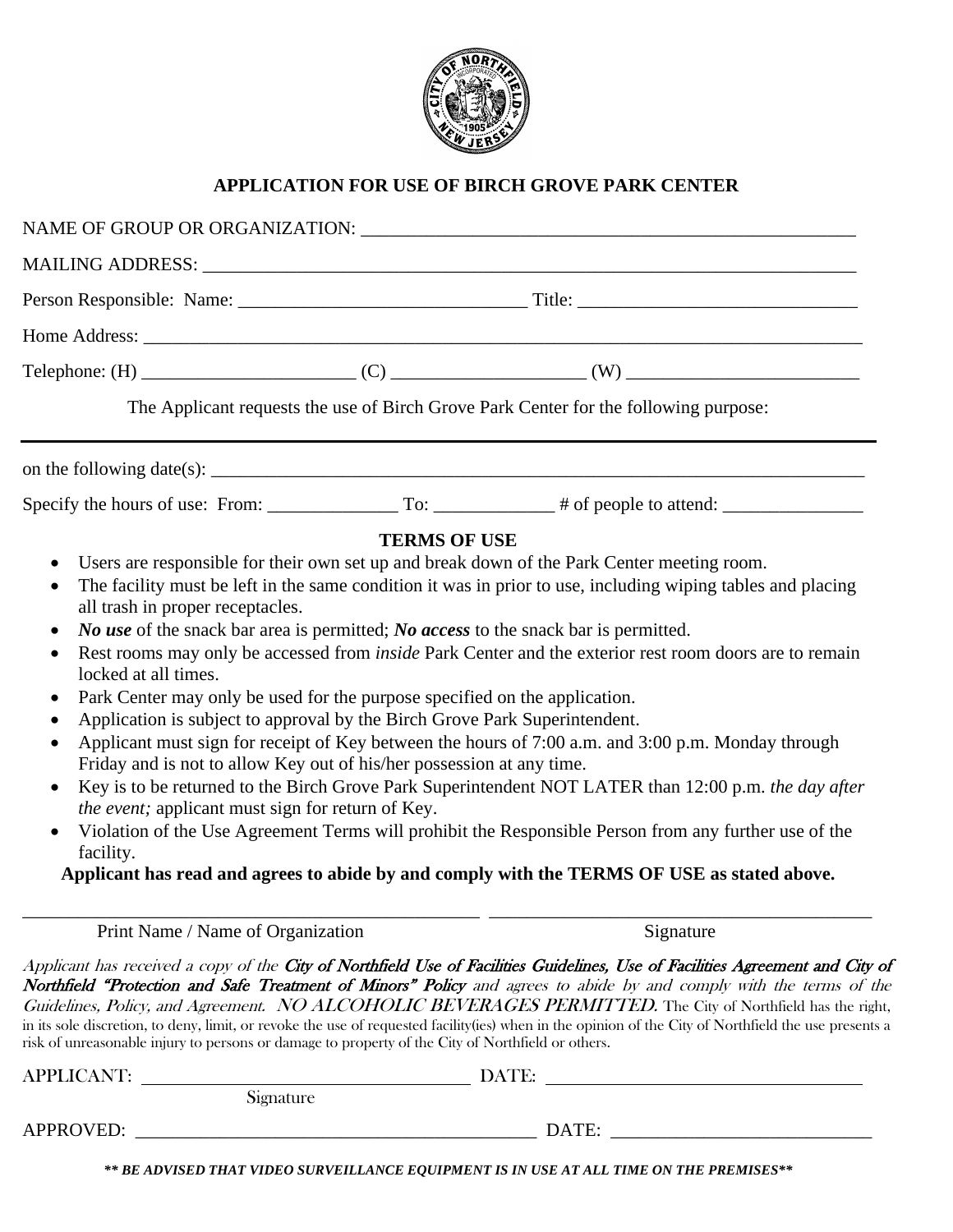#### **PROTECTION AND SAFE TREATMENT OF MINORS**

#### **I. Purpose and Scope:**

Under New Jersey law (N.J.S.A. 9:6-8.21), an abused or neglected child is anyone "under the age of 18 who is caused harm by a parent, guardian or other person having custody or control of that minor." A child who is under the age of eighteen (18) is considered to be abused or neglected when a parent, caregiver, another child or another adult does one of more of the following:

- 1. Inflicts or allows to be inflicted physical injury by other than accidental means that creates substantial harm or risk of substantial harm, and/or
- 2. Fails to provide proper supervision or adequate food, clothing, shelter, education or medical care although financially able or assisted to do so, and/or
- 3. Commits or allows to be committed an act of sexual abuse against a child.

Child abuse can have long-term effects on victims. A lack of trust and difficulty with healthy relationships is common, as is a core feeling of worthlessness and low self-esteem. There may even be long-term trouble with regulating emotions that can lead to destructive behaviors.

There are typically four common types of abuse:

- The failure to meet a child's basic needs, physically or emotionally, which is called *neglect*.
- The intentional use of physical force that results in injury, which is called *physical abuse*.
- The practice of any behaviors that harm a child's feelings of self-worth or emotional well-being, which is *emotional abuse*.
- Engaging in sexual acts with a child including pornography, which is *sexual abuse*.

Unfortunately, statistics reflect that abuse is all too common in any form.

- $\triangleright$  In New Jersey, abuse reports involving 80,000 children are filed each year. Fifty thousand of those children receive prevention and post-response services.
- $\geq 75\%$  of the cases involve neglect, 18% of the cases involve physical abuse, and psychological abuse accounts for 7% of the cases.
- $> 55\%$  of the perpetrators are female, while males account for 45%.
- $\triangleright$  Sadly, child abuse is a vicious cycle, in that 30% of abused children will later abuse their own children.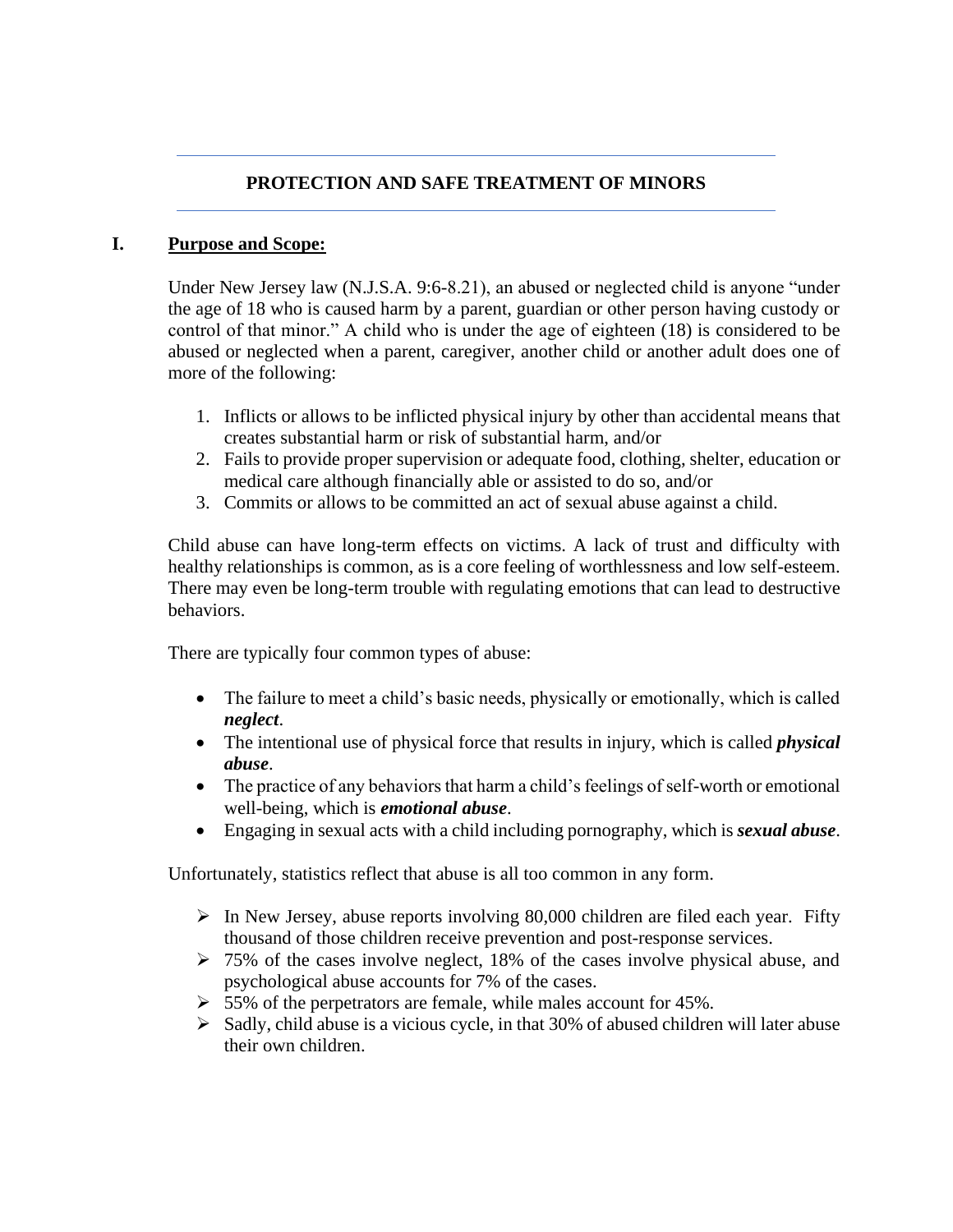The statistics and characteristics pertaining to *sexual abuse* are sobering and equally as disheartening:

- ✓ *"Peer-to-Peer"* abuse is by far the most common, where one or more children or adolescent(s) sexually abuses or inappropriately touches another. Legally, the abuser must be at least four years older to trigger the statute. The *American Psychological Association* reports this type of abuse is driven by power and dominance, the same factors that drive bullying within this age group. In fact, bullying can be a precursor to sexual abuse, especially when there is a lack of supervision.
- ✓ In contrast, *"adult-to-child"* abuse is typically thought out and planned in advance, demanding access, privacy and control. These three factors demand a specific type of relationship and setting, meaning that 90% of juvenile sexual abuse victims know their abuser. The scope of the problem is massive: by the age of 18, 1 in 4 girls and 1 in 6 boys have experienced sexual abuse. From those figures, 88% of those molestations are attributed to individuals with pedophilia. *Pedophilia is a psychotic disorder in which an adult or adolescent demonstrates a primary sexual attraction to prepubescent children.* However, it is important, not to confuse pedophilia with actual child molestation, as many pedophiles never act on their attractions.
- ✓ Child sexual abusers are not always easy to spot. Though seven out of every eight molesters are male, they match the general population in ethnicity, religion, education, and marital status. So, there is no stereotype, especially since abusers go to great lengths to blend in. However, only 10% abuse children that they don't know, and 68% look no further than their own families for victims.
- $\checkmark$  40% of abusers first begin molesting children before they themselves reach the age of 15, and the vast majority before the age of 20.
- $\checkmark$  Adolescent abusers generally begin their acts of abuse on younger siblings.
- $\checkmark$  Most sexual abuse occurs within the family. However, molesters can gain access to children outside of their own families through employment or volunteer work with an organization that works primarily with children. This allows them both time alone with potential victims and the ability to build trust and credibility. In fact, child abusers are often known and respected in their communities for their dedication to children.
- $\checkmark$  In terms of a victim profile, it is important to remember that, although there are characteristics that make some children more vulnerable, every child is in danger. Passive, lonely, or troubled children, especially those who live with step-parents or single parents, may be targeted. Children between the ages of 7 and 13 are most at risk, and children from low socioeconomic backgrounds or rural areas are more likely to be victimized.
- ✓ Molesters have behavioral patterns that can be identified as *"grooming"* their victims. Sexual abuse is rarely violent. The molester's goal is to solicit compliance by beginning to win the victim's trust. There might be pet names, gifts to foster exclusivity and encouragement to "keep secrets." The molester might begin to spend time with the victim outside of the regular program or schedule, contacting parents to become involved in a child's life in some capacity, like babysitting. For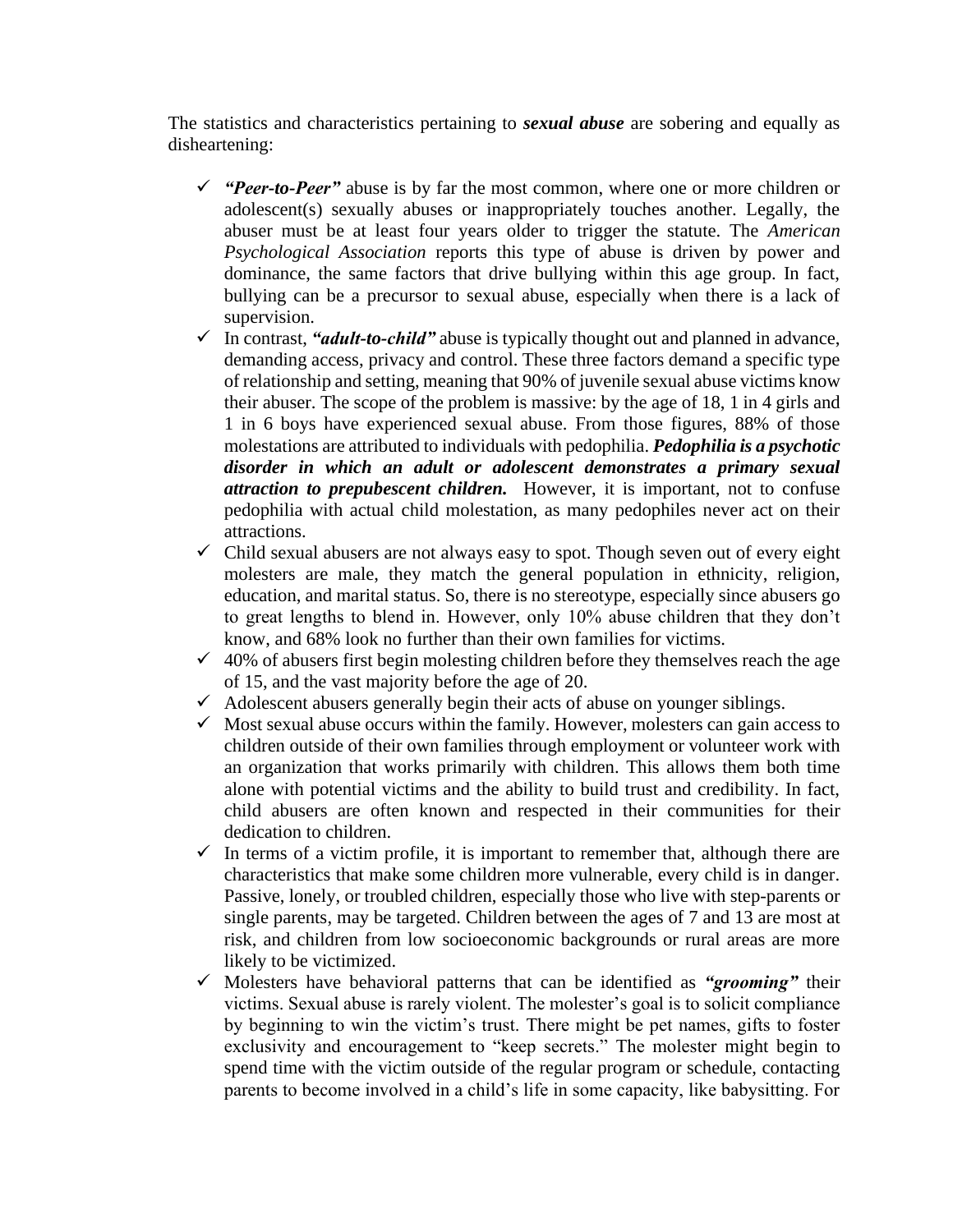this reason, many parents are shocked after abuse comes to light simply because the abuser seemed trustworthy. Inevitably, the favoritism is not enough to keep the victim silent anymore, and the abuser resorts to threats—threats that play off of a child's guilt over the sexual contact.

 $\checkmark$  During the grooming process and abuse, victims often begin to show signs such as sexual behaviors or strong sexual language that is too adult for their age. Many children feel at fault after the abuse and begin to suffer guilt and depression, even resorting to self-harm. They may begin to display cuts and scratches or other selfinflicted injuries. However, some children are naïve and unaware of the gravity of the abusive nature of their experience. Research shows that children often delay reporting sexual abuse. They should not be disbelieved just because they waited a long time to seek help.

In the State of New Jersey every level of government has a role in protecting minors.

- At the State level:
	- o State law is enforced through the N.J. Family Division of the State court system. The court has broad powers, including the ability to remove children from dangerous situations
	- o The Department of Children and Families, specifically the Division of Child Protection and Permanency, combines all state operations intended to safeguard children into a single, coordinated program working closely with the Courts, legal advocates and law enforcement.
	- o The Department of Corrections operates adult prisons and youth correctional centers to deal with perpetrators, while individual counties operate youth detention centers and special purpose schools.
- At the local level:
	- o Educational professionals have the most contact with children, meaning they are often the first to detect issues.
	- o Housing Authority employees may also frequently come into contact with children.
	- o Municipalities and counties operate or sponsor a variety of programs that involve children including but not limited to:
		- Recreation programs
		- Before and After Care programs
		- Youth sports leagues
		- Youth centers
		- **•** Youth in Government programs
		- Junior law enforcement training programs
	- o The role of **law enforcement agencies** is especially important. Police officers assist in resolving reported situations, often acting as first identifiers. In New Jersey, police are given broad authority to protect children, including the authority to remove them from their parents or caregivers without a court order if necessary to prevent imminent danger to a child. Under the **Prevention of Domestic Violence Act**, a law enforcement officer must make an arrest when the officer finds "probable cause" that domestic violence has occurred. This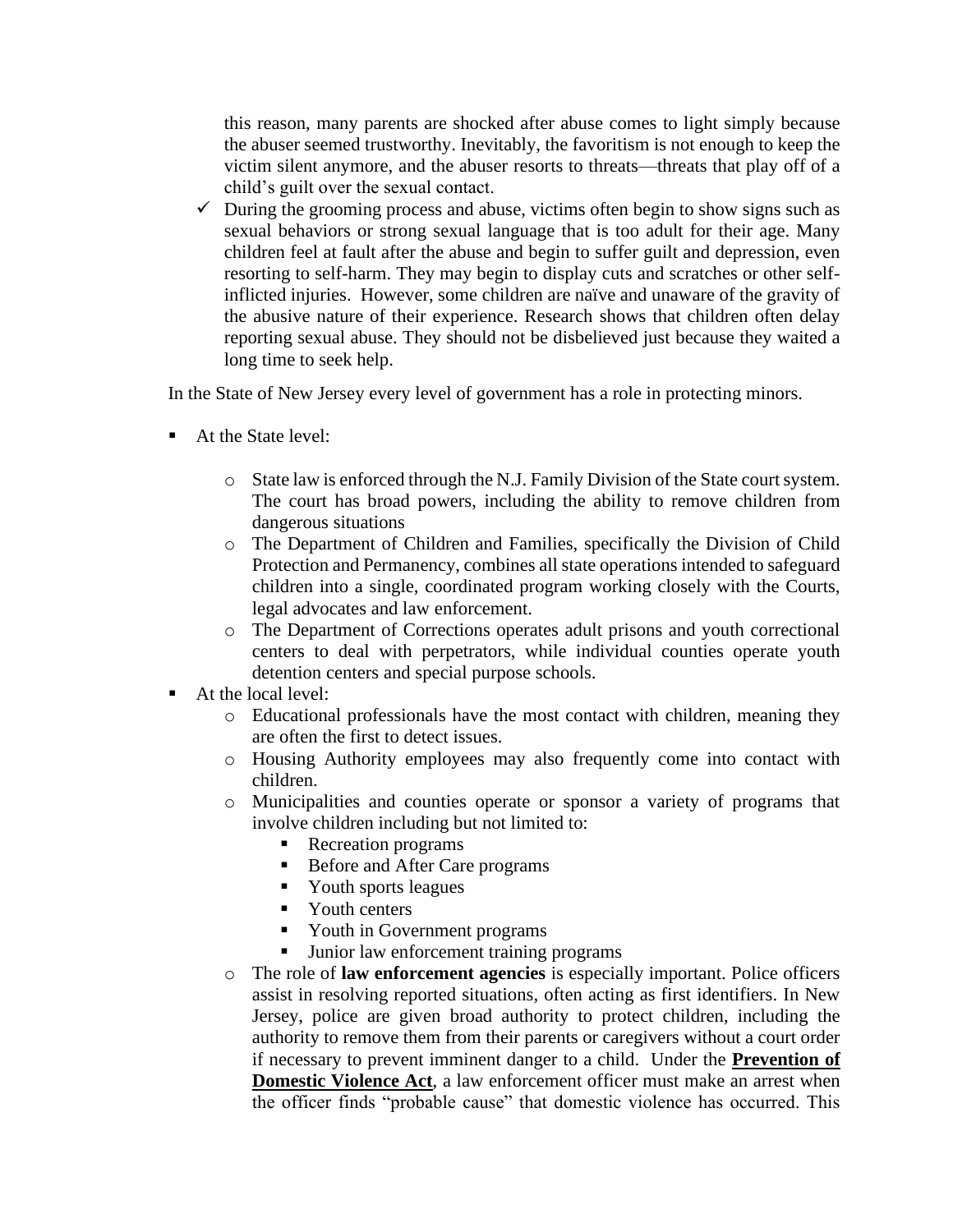holds even if the victim refuses to make a complaint. The Act is invoked in situations where the victim exhibits signs of injury caused by domestic violence, when a warrant is in effect, or when there is probable cause to believe that a weapon has been involved in an act of domestic violence. Abusers often use psychological tactics or coercive control over their partners, such as making threats to prevent a victim from leaving or contacting friends, family or police. But even if these conditions are not met, an officer may still make an arrest or sign a criminal complaint if there is probable cause to believe acts of domestic violence have been committed. Now if there is no visible sign of injury but the victim states that an injury did, in fact, occur, the officer must take other factors into consideration in determining probable cause.

The City of Northfield is committed to the safety of all individuals in its community however, the City of Northfield has a particular concern for those who are potentially vulnerable, including minor children. The City of Northfield regards the abuse of children as abhorrent in all its forms and pledges to hold its officials, employees and volunteers to the highest standards of conduct in interacting with children. Statistics show that 93% of victims under the age of 18 know the abuser. Further, a perpetrator does not have to be an adult to harm a child but is typically in a caregiver role. They can have any relationship to the child including a playmate, family member, a teacher, a coach, or instructor.

The City of Northfield is fully committed to protecting the health, safety and welfare of minors who interact with officials, employees, and volunteers of the City of Northfield to the maximum extent possible. These Policy Procedures establish the guidelines for officials, employees, and volunteers who set policy for the City of Northfield or may work with or interact with individuals under 18 years of age, and those who supervise employees, and volunteers who may work with or interact with individuals under 18 years of age, with the goal of promoting the safety and wellbeing of minors.

This Model Policy provides guidelines that apply broadly to interactions between minors and officials, employees, and volunteers in programs operated by the City of Northfield or affiliated programs or activities. All officials, employees, and volunteers are responsible for understanding and complying with this policy.

#### **II. Definitions:**

- **Authorized Adult** Individuals, age 18 and older, paid or unpaid, who interact with, supervise, chaperone, or otherwise oversee and/or interact with minors in program activities, recreational, and/or residential facilities. The Authorized Adults' roles may include positions as counselors, chaperones, coaches, instructors, etc.
- **Child or Minor - A person under the age of eighteen (18).**
- **Department Heads** Appointed department heads of the City of Northfield, including the chief administrative officer, and any assistants.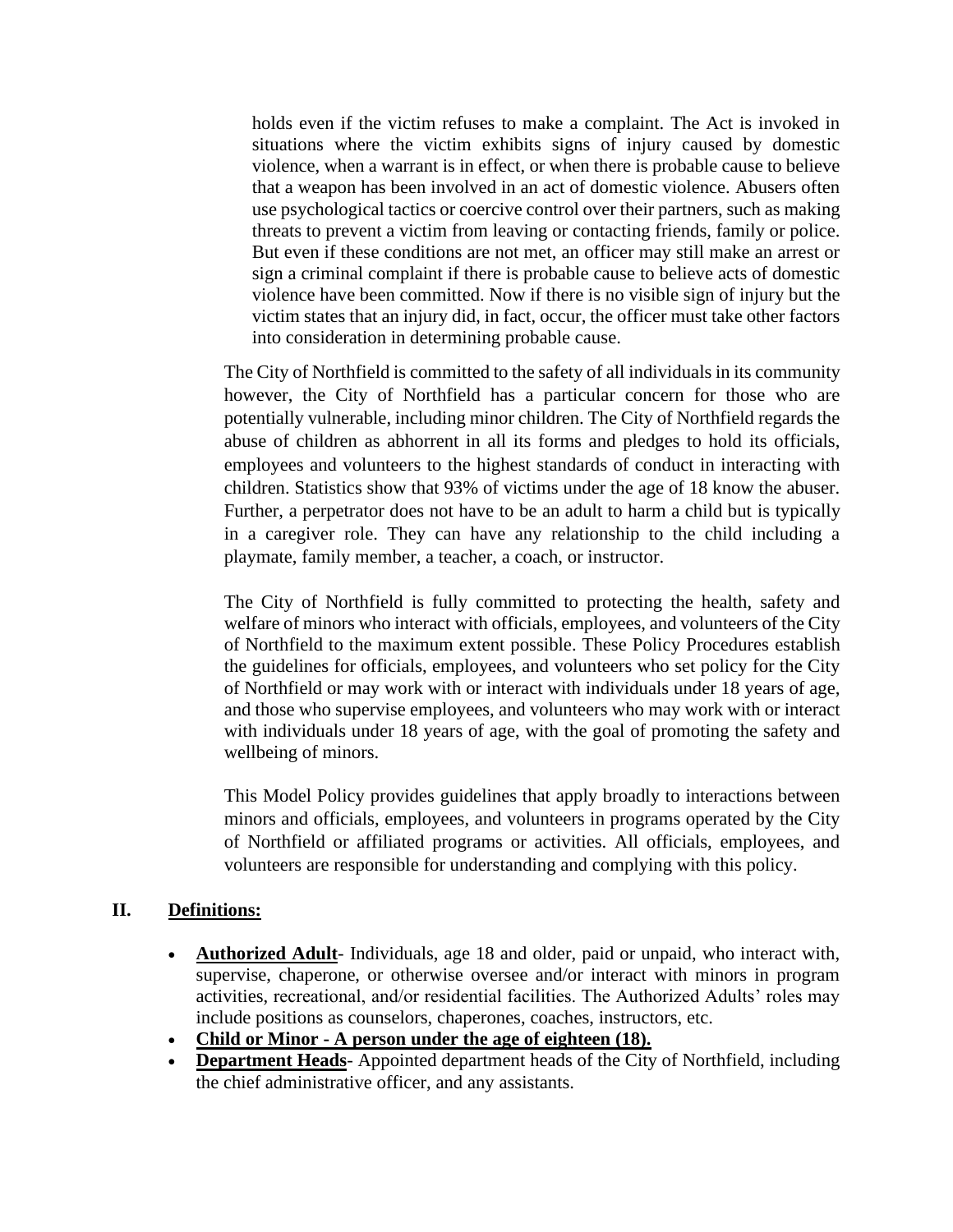- **Direct Contact** Positions with the possibility of care, supervision, guidance or control of children or routine interaction with children.
- **Dual Reporting** Reporting possible abuse to both the N.J. Department of Children and Families and law enforcement at the same time by the individual designated by the City of Northfield to report all possible cases of abuse.
- **Employees, Staff, or Counselors** persons working for the City of Northfield on a full-time or part-time basis, and compensated by the City of Northfield.
- **Facilities** Facilities owned by, under the control of, or rented or leased to the City of Northfield.
- **Grooming**  is when someone builds a relationship, trust and emotional connection with a child or young person so they can manipulate, exploit and abuse them. Refer to Appendix B for more detailed information on grooming.
- **N.J.M.E.L. J.I.F.** New Jersey Municipal Excess Liability Fund Joint Insurance fund.
- **Officials** Elected officials of the City of Northfield, and appointed Board members.
- **One-On-One Contact** Personal, unsupervised interaction between any Authorized Adult and a participant without at least one other Authorized Adult, parent or legal guardian being present.
- **Programs** Programs and activities offered or sponsored by the City of Northfield.
- **Volunteers** Individuals volunteering their time to provide services to the City of Northfield who are not on the payroll and receive no compensation.

# **III. Policy:**

The City of Northfield is charged with protecting the health, safety, and welfare of all its citizens, including children under the age of 18. To that end, the City of Northfield is firmly committed to protecting children under the care and supervision of the City of Northfield from all forms of physical, mental, sexual and emotional abuse. The City of Northfield is committed to establishing and implementing safeguards to eliminate opportunities for abuse of children entrusted to the care of the City of Northfield. The procedures outlined below shall apply to all officials, employees, and volunteers who are either expected to or may reasonably be foreseen to have direct contact with minors in the exercise of their role on behalf of the City of Northfield.

## **IV. Recruitment and Hiring of Employees and Vetting of Individuals Volunteering Their Time:**

- i. All prospective employees and volunteers shall undergo a thorough and complete background check, including the following:
	- 1. For *non-supervisory employees*
		- a. National Database Criminal History Search
		- b. National Sex Offender Search
		- c. Social Security Trace/Validation
		- d. Employment Verification
		- e. Motor Vehicle Record if the employees will be driving any municipallyowned vehicles or equipment.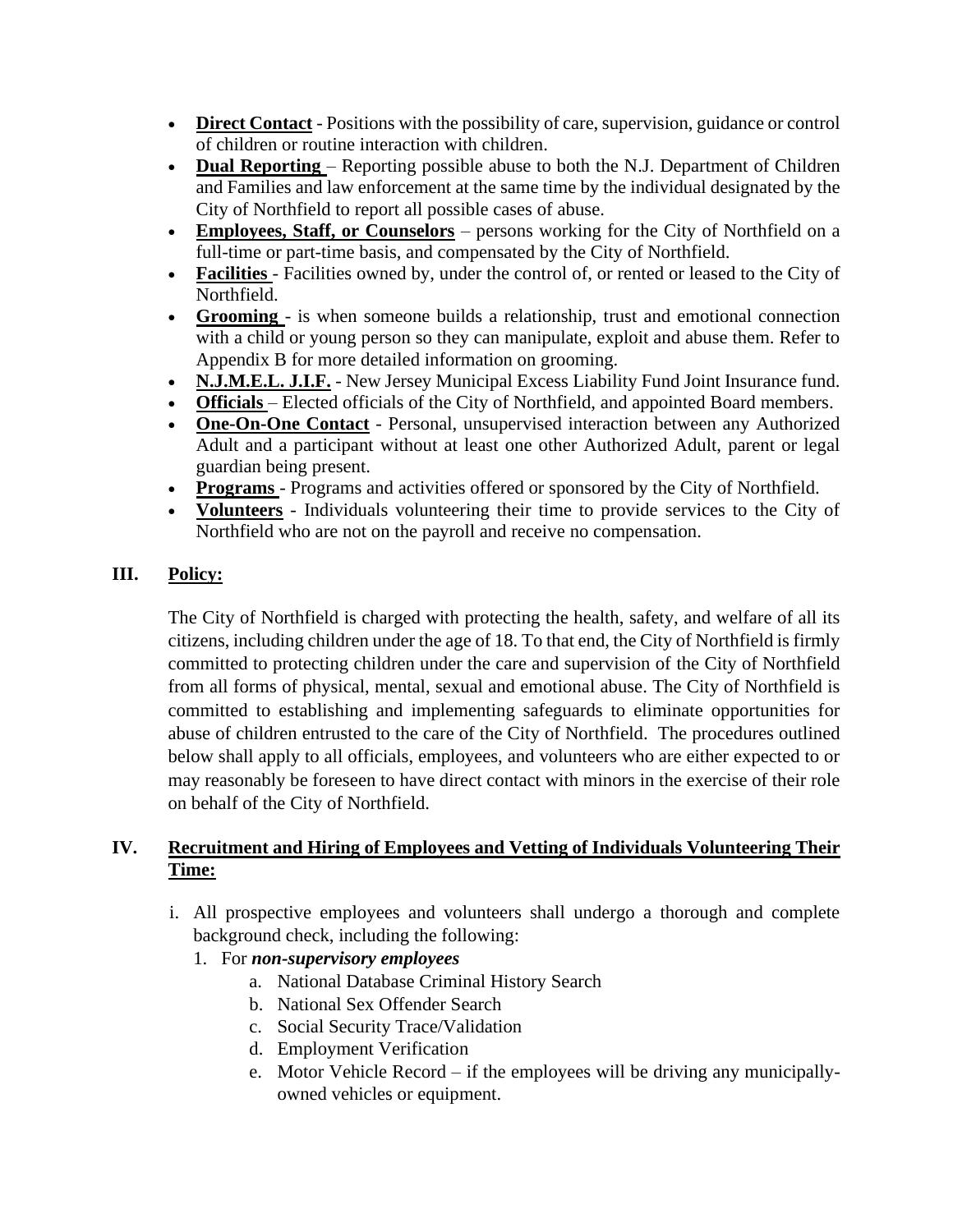- f. Reference Check
- *2. For summer employees who will be interacting with minors, including but not limited to lifeguards, camp counselors, coaches, and instructors:*
	- a. National Database Criminal History Search
	- b. National Sex Offender Search
	- c. Social Security Trace/Validation
- *3. For employees in supervisory positions involving minors:*
	- a. National Database Criminal History Search
	- b. National Sex Offender Search
	- c. Social Security Trace/Validation
	- d. Education Verification
	- e. Employment Verification
	- f. Credit Check
	- g. Motor Vehicle Record
	- h. Reference Check

Many local governments hire minor children to work in their summer or seasonal programs. It may be difficult to obtain any background information for minors. It is recommended that the local government attempt to verify any past employment for minors between 16 and 18 years of age, with the consent of the parents or guardians.

#### *Written documentation of the background check shall be maintained by the City in perpetuity.*

- ii. Background checks that disclose any negative or questionable results must be reviewed and approved by the City *prior to* the individual being hired and/or working with minors. **Provisional hiring should not be permitted**.
- iii. All prospective employees and volunteers must complete the training adopted by the City *PRIOR TO* starting employment or volunteer service. **In addition to completing the training course adopted by the City,** it is highly recommended that all volunteer coaches complete the Rutgers SAFETY Clinic course (*Sports Awareness for Educating Today's Youth ™*), which is a three-hour program that meets the ["Minimum Standards](https://youthsports.rutgers.edu/sports-law/standards)  [for Volunteer Coaches Safety Orientation and Training Skills Programs"](https://youthsports.rutgers.edu/sports-law/standards) under (N.J.A.C. 5:52) and provides partial civil immunity protection to volunteer coaches under the ["Little League Law"](https://youthsports.rutgers.edu/sports-law/little-league) (2A:62A-6 et. seq.) The current Rutgers Safety Clinic Course includes a module on the sexual abuse of minors. If coaches completed the Rutgers course more than five years ago and it did not have any training on the sexual abuse of minors, it is highly recommended that the coaches be required to watch the video on the MEL website. Documentation verifying that the coaches watched and understood their responsibilities must be kept to confirm that the training was completed.
- iv. The City shall periodically re-check and document the Megan's Law directory for New Jersey to make certain that current employees are not listed.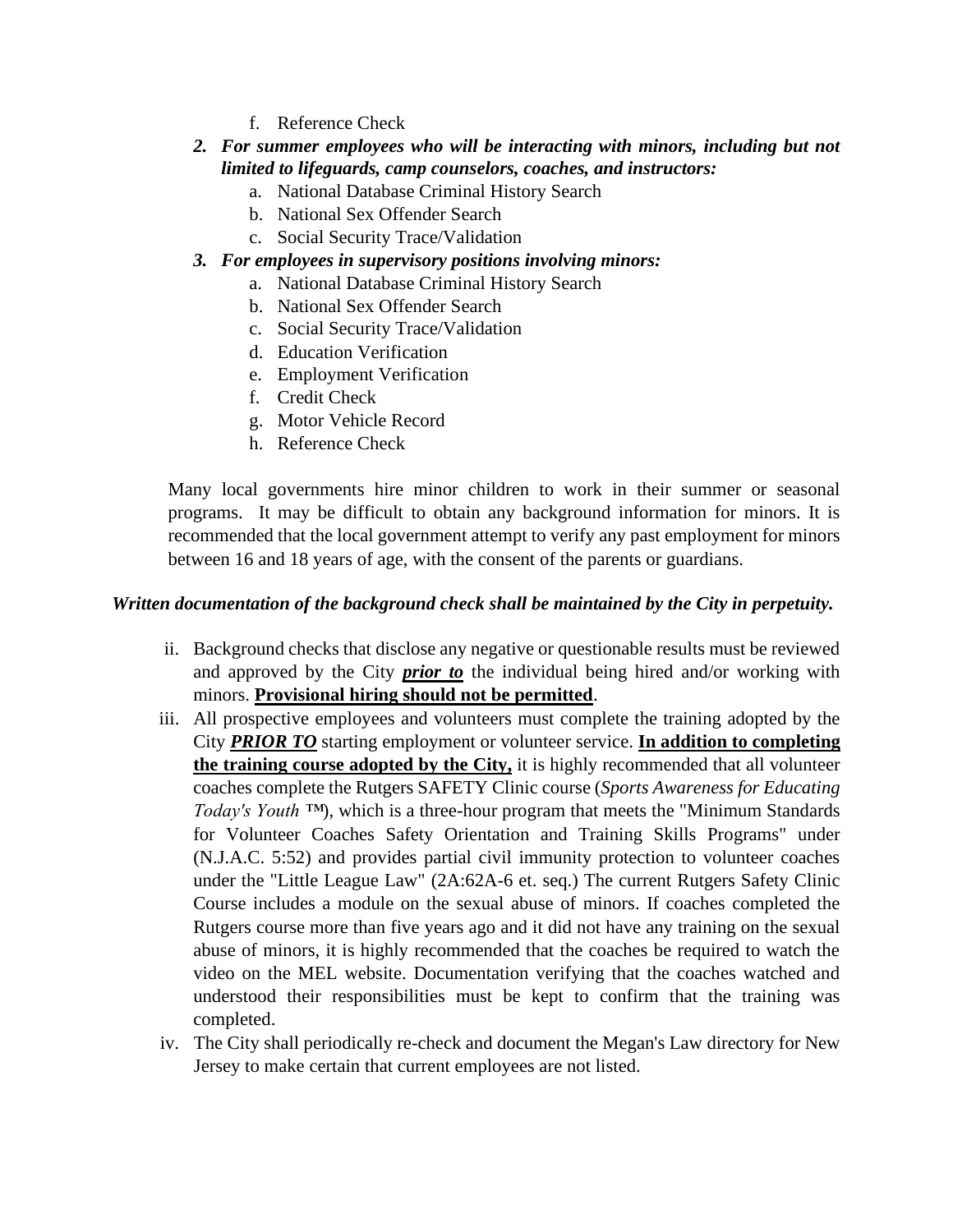Once employed, authorized Adults who are employed are required to notify the appropriate Human Resources representative of an arrest (charged with a misdemeanor or felony) or conviction for an offense within 72 hours of knowledge of the arrest or conviction in order to ascertain the fitness of those employees and volunteers to interact with children.

# **V. Procedures and Responsibilities of Officials:**

*Under New Jersey Law, an official may be held liable for the abuse or neglect of a child if he or she fails to implement appropriate safeguards to protect the child while the minor has been entrusted to the care of the City of Northfield.* Most importantly, recent changes in the law in New Jersey extended the statute of limitations for child abuse and neglect cases substantially, thus placing local officials and employees at a far greater risk.

A valid cause of action can be filed by an alleged victim well after the official has left office. It is, therefore, critically important for officials to establish and monitor policies and procedures designed to safeguard minors entrusted to the care of the City of Northfield.

- ➢ Officials of the City of Northfield are required to:
	- i. Complete the initial training course adopted by the City of Northfield, and any updated/refresher course, in order to better understand their legal duties and responsibilities under Federal and N.J. State Law. The training program will include the following concepts:
		- o Recognizing the signs of abuse and neglect of minors.
		- o Establishing guidelines for protecting minors from emotional and physical abuse and neglect.
		- o Understanding and being prepared to implement the procedures necessary to eliminate opportunities for abuse.
		- o Becoming familiar with the legal requirements to report suspected cases of abuse.
		- o Fully understanding the legal consequences for not being diligent in making certain that employees of the City of Northfield adhere to all policies and procedures as adopted.
	- *ii.* Meet *annually* with all Department Heads to review the "Policy Addressing Sexual Abuse of Minors", and to verify that the administration is adhering to this policy which includes all of the following provisions. *If the policy is not being adhered to, it is the legal obligation of the officials of the City of Northfield to implement whatever changes are necessary as soon as possible to make certain the policy is followed.*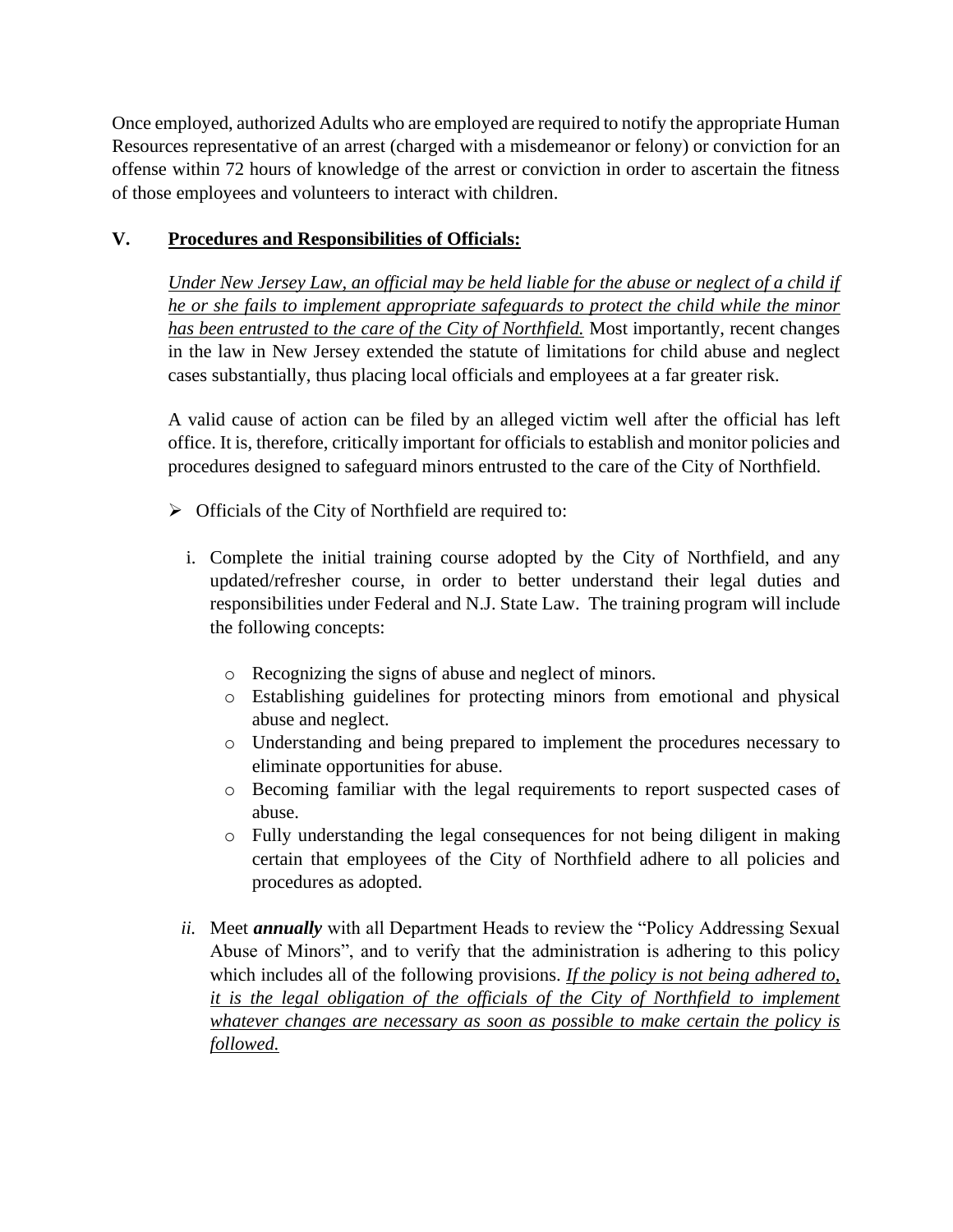iii. Conduct *random and unannounced* visits to program sites to observe the setup of the programs and conduct of the employees and volunteers of the City of Northfield.

#### **VI. Program Procedures:**

All City of Northfield programs operated by, sponsored by, or affiliated with the City of Northfield shall comply with the following procedures. All officials, employees, and volunteers who interact with or could possibly interact with minors, and those employees who supervise employees who interact with or could potentially interact with minors, shall adhere to the following policy.

The following policies shall apply to **all programs** offered by, sponsored by or affiliated with the City of Northfield. As an essential element of compliance with the overall objective of protecting and addressing the safe treatment of minors, the City of Northfield shall:

- a. Establish a written procedure for the notification of the minor's parent/legal guardian in case of an emergency, including medical or behavioral problems, natural disasters, or other significant program disruptions. Authorized Adults with the program, as well as participants and their parents/legal guardians, must be advised of this procedure in writing prior to the participation of the minors in the program. In addition, the City of Northfield shall provide information to parents or legal guardians detailing the manner in which the participant can be contacted during the program.
- b. Make certain that all program participants provide a *[Medical Treatment](https://universityethics.psu.edu/sites/universityethics/files/youth_programs_medical_treatment_authorization_5_10_18.pdf)  [Authorization form](https://universityethics.psu.edu/sites/universityethics/files/youth_programs_medical_treatment_authorization_5_10_18.pdf)* to the City of Northfield.
- c. Implement and adopt a *"Code of Conduct"* for volunteer and paid staff members which, *at a minimum*, will include the following:

#### *Code of Conduct*

- Staff members will, at all times, respect the rights of program participants and use positive techniques of guidance including positive reinforcement and encouragement.
- Staff members will portray a positive role model for youth by maintaining an attitude of respect, loyalty, patience, courtesy, tact, and maturity.
- Staff members shall not transport children in their own vehicles, unless written authorization from the child's parent or guardian has been received.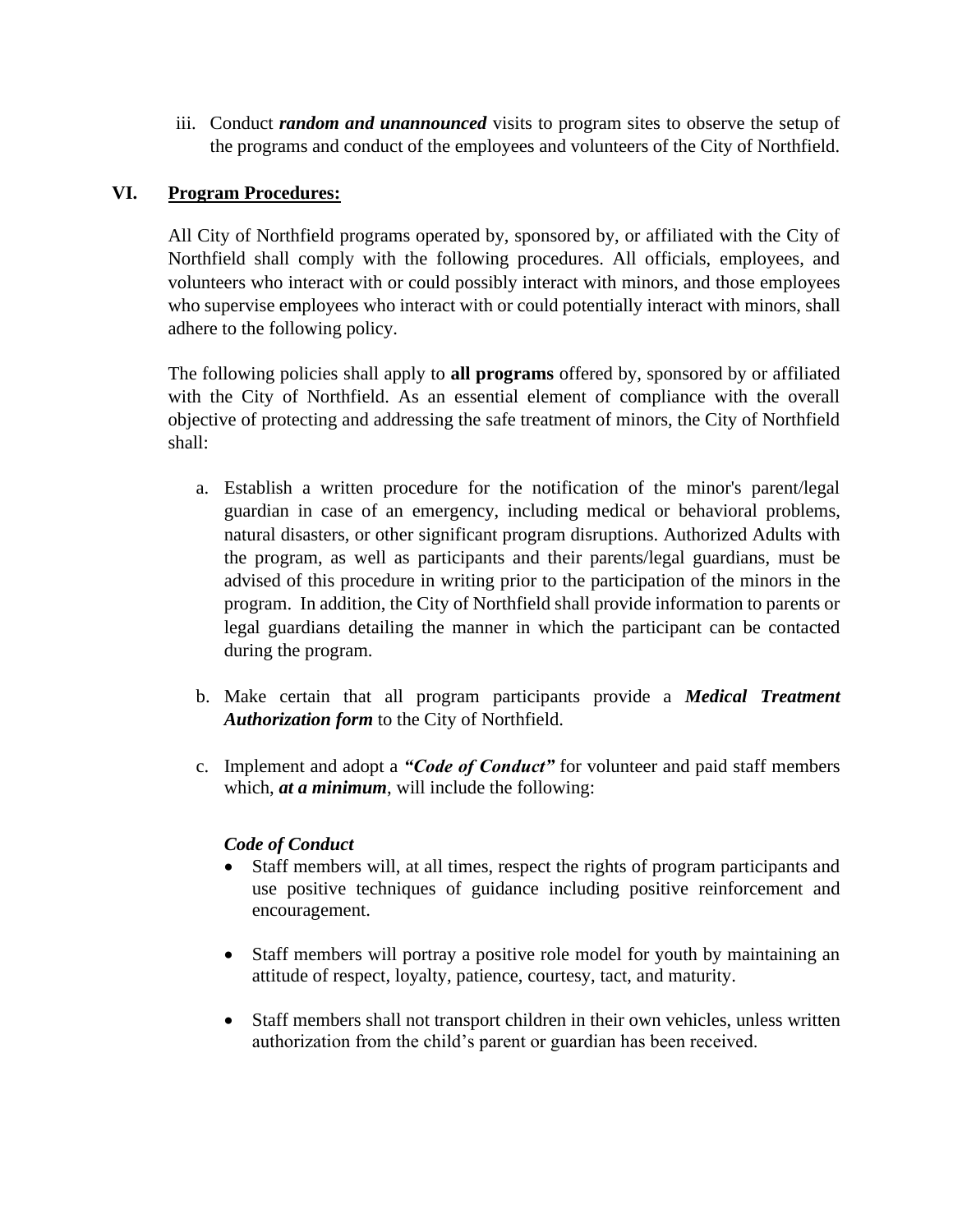- Members of the staff shall not be alone with children they meet in the programs outside of the camp. This includes babysitting, sleepovers, and inviting children to their home.
- Staff members shall, at all times, be visible to other staff members while supervising minors. Any exceptions require a written explanation before the fact and approval of the Program Director.
- Staff members will appear neat, clean, and appropriately attired.
- Staff members will refrain from intimate displays of affection towards others in the presence of children, parents and staff.
- Staff members are required to refrain from texting, and posting or checking any of the social media outlets while they are working or volunteering. The only exception is for texting for the purposes of communicating with another staff member or parent regarding a programmatic issue pertaining to a child.
- Staff members are prohibited from buying gifts for program participants.

#### **In addition to the Code of Conduct, the following shall be a part of the specific program provisions:**

- ➢ The possession or use of alcohol and other drugs, fireworks, guns and other weapons is prohibited.
- ➢ The City of Northfield shall set forth rules and procedures governing when and under what circumstances participants may leave the City of Northfield property during the program.
- ➢ No violence, including sexual abuse or harassment, will be tolerated.
- ➢ Hazing of any kind is prohibited. Bullying including verbal, physical, and cyberbullying are prohibited and will be addressed immediately.
- $\triangleright$  No theft of property will be tolerated.
- ➢ No use of tobacco products will be tolerated.
- ➢ Misuse or damage of City of Northfield property is prohibited. Charges will be assessed against those participants who are responsible for damage or misuse of property.
- $\triangleright$  The inappropriate use of cameras, imaging, and digital devices is prohibited including use of such devices in showers, restrooms, or other areas where privacy is expected by participants.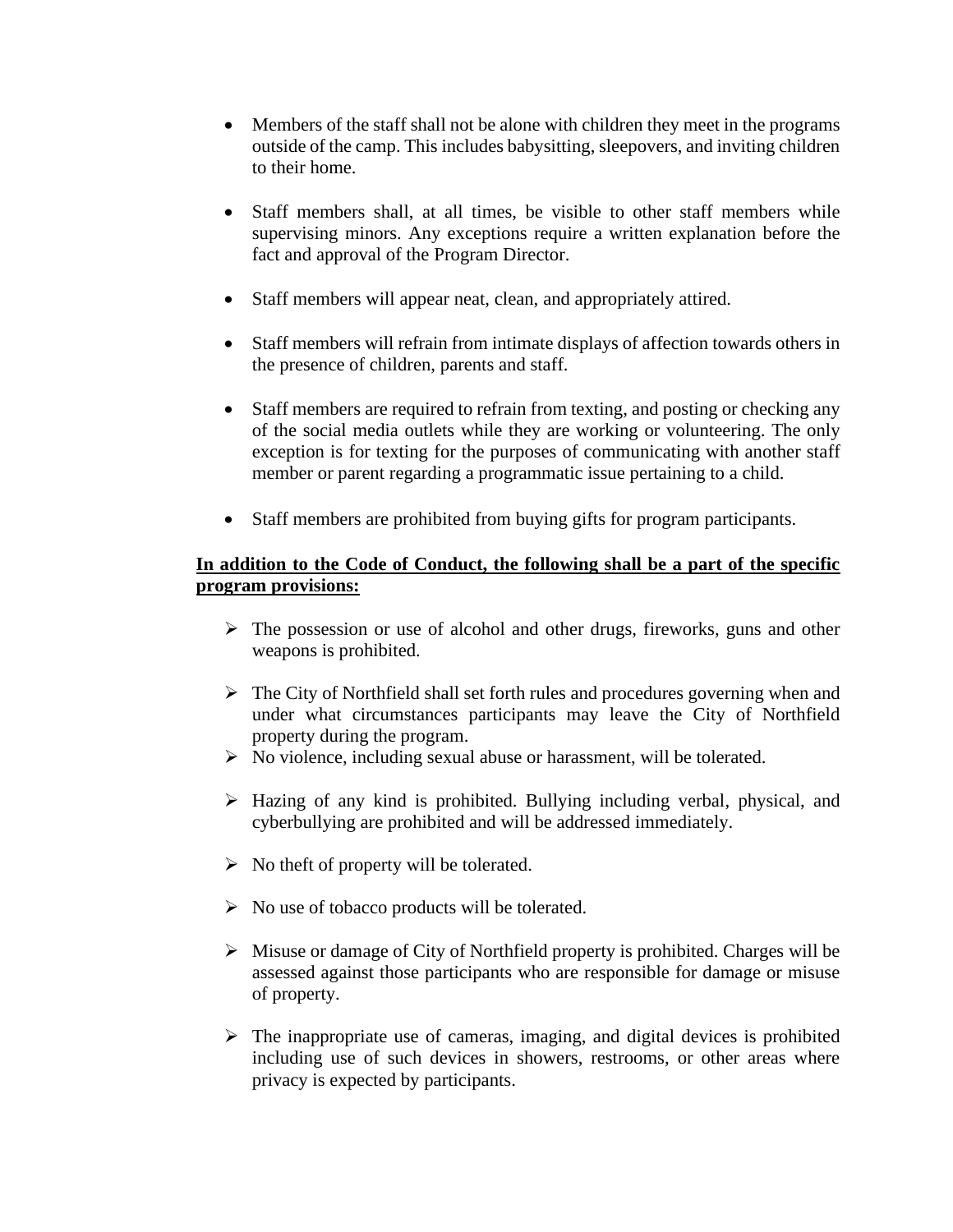- $\triangleright$  Under no circumstances are any images of any child taken during any of the activities conducted or sponsored by the City of Northfield to be shared on any social media platform without the expressed written consent of a parent or legal guardian.
- $\triangleright$  If possible The City of Northfield shall assign a staff member who is at least 21 years of age to be accessible to participants. Additional Authorized Adults will be assigned to ensure one-on-one contact with minors does not occur and that appropriate levels of supervision are implemented.
- $\triangleright$  Take appropriate steps to ensure that children are <u>not released</u> to anyone other than the authorized parent, guardian, or other adult authorized by the parent or guardian This shall include annual written authorization on file in advance.
- $\triangleright$  Develop and made available to participants and their parents or guardians, the rules and discipline measures applicable to the program. Program participants and staff must abide by all regulations and may be removed from the program for non-compliance with the rules.
- $\triangleright$  The recommended ratio of counselors to program participants should reflect the gender distribution of the participants, and should meet the following:
	- 1. One staff member for every six participants ages 4 and 5
	- 2. One staff member for every eight participants ages 6 to 8
	- 3. One staff member for every ten participants ages 9 to 14
	- 4. One staff member for every twelve participants ages 15 to 17
- $\triangleright$  The responsibilities of the counselors must include, at a minimum, informing program participants about safety and security procedures, rules established by the program, and behavioral expectations. Counselors are responsible for following and enforcing all of the rules and must be able to provide information included herein to program participants and be able to respond to emergencies.

#### **Specific Policy and Procedures for Use of Restrooms by Children/Minors:**

- All restrooms shall be checked in advance by staff persons before minor children enter to ensure that no other individuals are present.
- Staff members (of the same sex) are to stand guard at the doorway to make sure that no one else enters the restroom while a child is there. Children should not be permitted to enter restrooms in pairs or in groups, unless it is absolutely necessary.
- For field trips, staff members must monitor bathroom use by minor children and shall not permit a child to enter a restroom alone.

#### **VII. Procedures for Law Enforcement Officers:**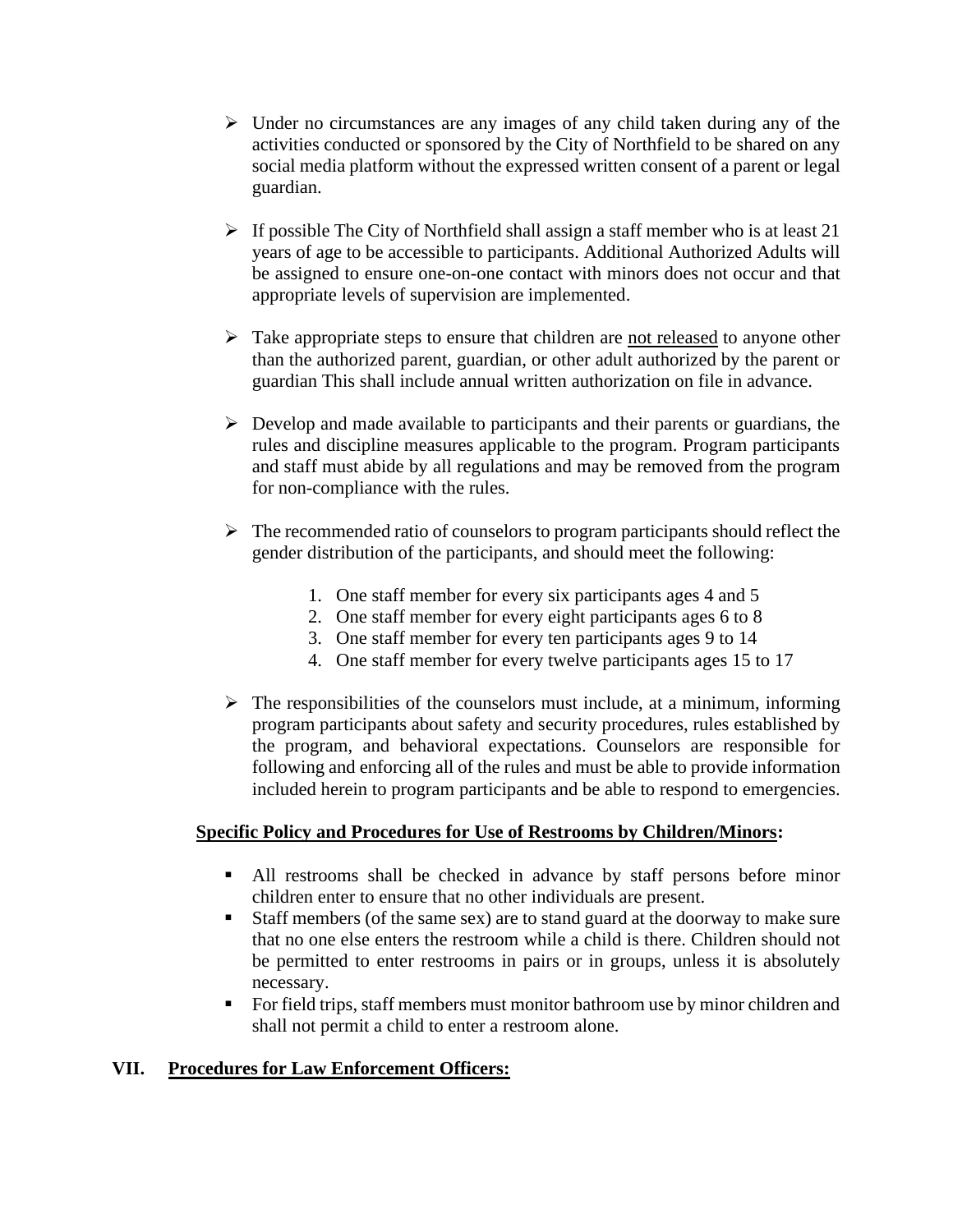Law enforcement officers of the City of Northfield frequently interact with minors in a variety of ways. In addition to the guidance provided by the Attorney General's office, it is important to establish guidelines to assist law enforcement officers in being aware of how to act and react in these circumstances. To that end, the Chief of Police or his or her designee of the City of Northfield shall formulate a written policy addressing the safe treatment of minors for consideration and approval by the governing body for law enforcement officers who interact with minors.

The policy shall, at a minimum, incorporate and address the following:

- a. **Transporting minors in a police vehicle.** Whenever possible, victims or alleged victims of sexual assault or other crimes, or minors removed from a situation for protective purposes, shall be transported by two officers (at least one of whom shall be of the same sex as the victim) in unmarked vehicles that does not have a prisoner compartment/partition. Officers transporting a minor for whatever reason shall document starting and stopping mileage through radio contact.
- b. Directives issued by the N.J. State Attorney General pertaining to interaction with minors shall be incorporated into the policy.
- c. The following provisions from the *"Code of Conduct"* for counselors shall be included in the policy for officers assigned to work in school settings (i.e., Class 3 officers):
	- i. Officers will, at all times, respect the rights of students and use positive techniques of guidance including positive reinforcement and encouragement.
	- ii. Officers will portray a positive role model for youth by maintaining an attitude of respect, loyalty, patience, courtesy, tact, and maturity.
	- iii. Officers shall not transport children in their own vehicles. Officers shall not arrange to see students outside of school and this includes babysitting, sleepovers, and inviting children to their home. Any exceptions require a written explanation before the fact and approval of the Chief.
	- iv. Officers shall make certain that they are neat, clean, and appropriately attired.
	- v. Officers will refrain from intimate displays of affection towards others in the presence of children, parents and staff. Officers shall not buy gifts for students at any time.
	- vi. All officers are required to complete the initial training course offered by the NJMEL JIF, and any refresher courses as well.

#### **VIII. Training Requirements:**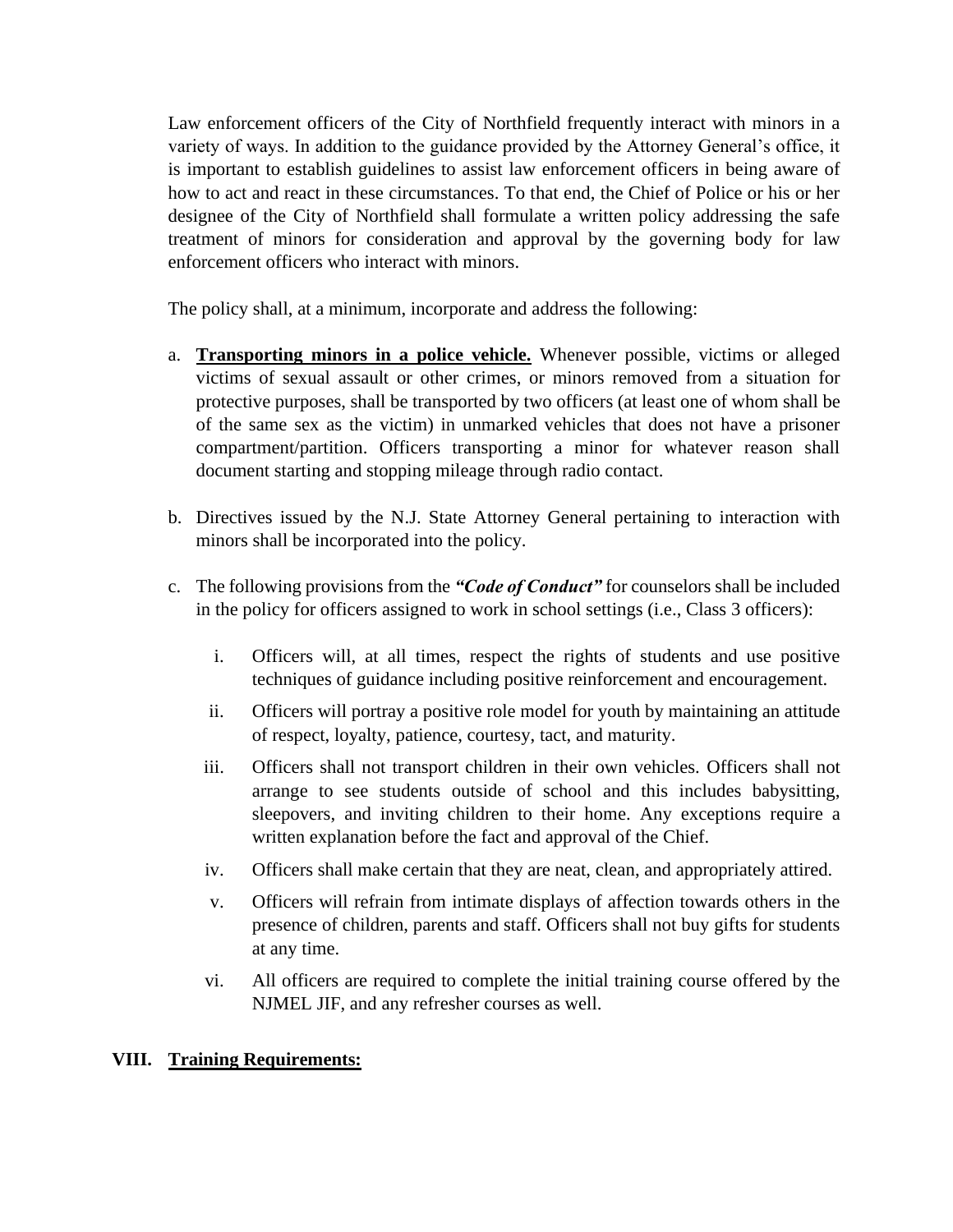Individual training courses have been designed for each of the following categories and **all**  officials, employees, and volunteers of the City of Northfield are required to complete training (and refresher course training) adopted by the City of Northfield. ALL employees of the City of Northfield shall complete the training course whether they interact with children/minors or not. Although training records will be maintained, it is recommended that each City of Northfield and individual trainees also keep copies of their own training records.

## a. **Elected Officials, Appointed Officials, Department Heads, and Supervisors:**

All elected officials, appointed officials, department heads, and supervisors shall Complete the initial virtual training course offered by the NJMEL, "**PROTECTING CHILDREN FROM ABUSE"** and adopted by the City of Northfield, and any updated/refresher course, in order to better understand their legal duties and responsibilities under Federal and NJ State Law. The course includes the following concepts.

- o Recognizing the signs of abuse and neglect of minors.
- o Establishing guidelines for protecting minors from emotional and physical abuse and neglect.
- o Understanding and being prepared to implement the procedures necessary to eliminate opportunities for abuse.
- o Becoming familiar with the legal requirements to report suspected cases of abuse.
- o Fully understanding the legal consequences for not being diligent in making certain that employees of the City of Northfield adhere to all policies and procedures as adopted.

#### b. **Volunteers and Employees of the** *CITY OF NORTHFIELD*

All employees and volunteers (regardless of whether they will be working with children or not) shall complete training provided by the NMEL in the form of the *"PROTECTING CHILDREN"* video on protecting children on the MEL website and found at [www.njmel.org](http://www.njmel.org/)

- i. Course content shall include:
	- 1. Current State NJ State Law pertaining to Sexual Abuse of Minors
	- 2. Recognizing the signs of abuse and neglect
	- 3. Different types of abuse (i.e., Peer to Peer, Adult to Child, etc.…)
	- 4. Your legal responsibility for implementing and monitoring procedures and employees
	- 5. Reporting cases of abuse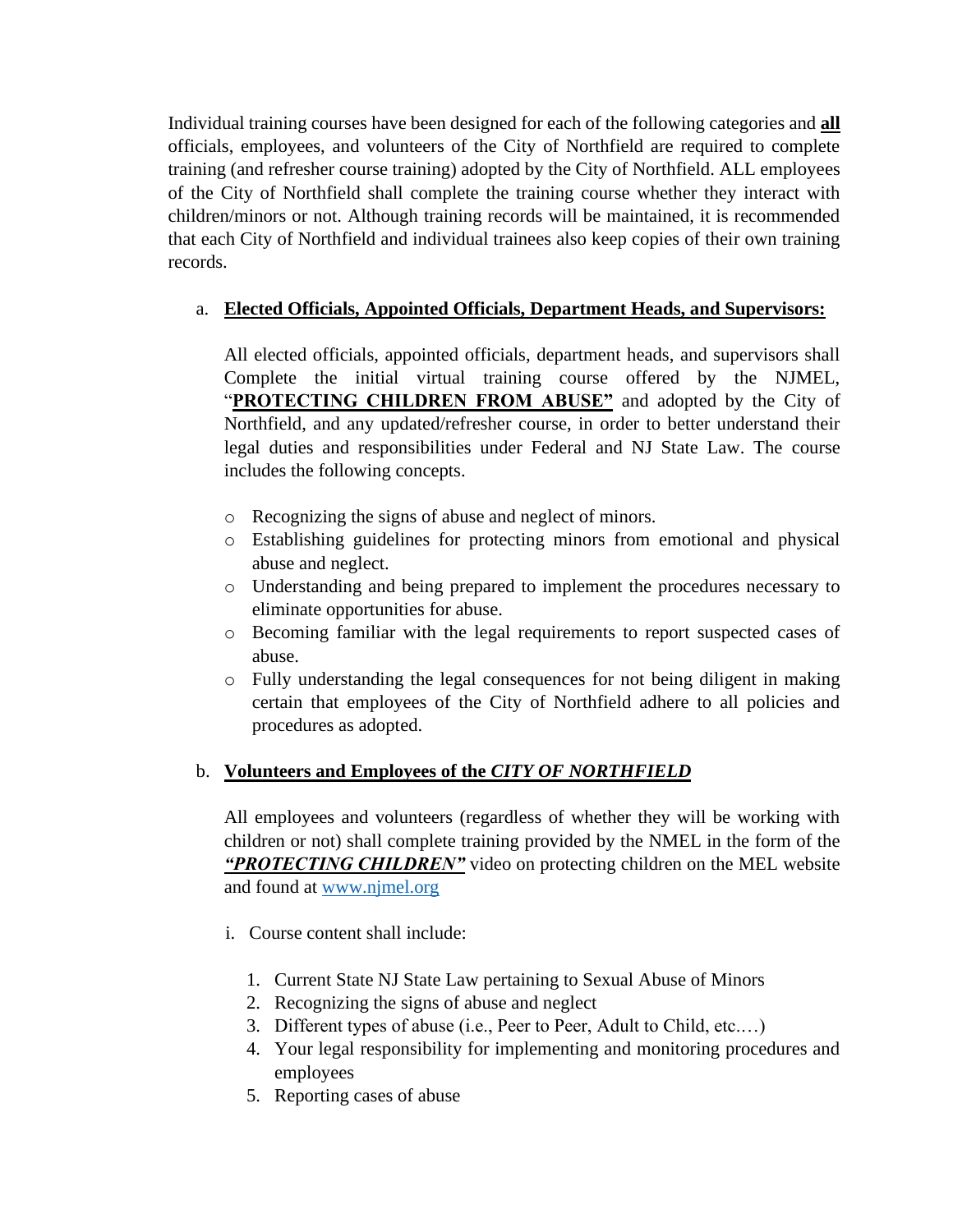# c. **Law Enforcement Officers**

- i. Course content shall include:
	- 1. Current Status of N.J. Law and Directives from the Attorney General for Law Enforcement personnel
	- 2. Your responsibilities
	- 3. Officers in Schools
	- 4. Reporting Abuse

## **IX. Reporting Suspected Child Abuse/Neglect:**

In light of the importance and priority placed on safeguarding the health and safety of minors, it is critically important that suspected cases of child abuse and neglect are reported as soon as possible. *As a government official, employee or volunteer, you are legally required to report suspected child abuse. This requirement includes all governmental officials, employees and volunteers.* 

The following procedures shall be utilized in reporting suspected cases of abuse. The City of Northfield shall also train officials, department heads, employees and volunteers in the concept of **"dual reporting"** which involves reporting the suspected abuse to local law enforcement in addition to reporting the abuse to the Department of Children and Families. Reporting suspected abuse to local law enforcement is critically important in cases where there is the potential for violence.

Child Abuse is a hard thing to talk about, especially with victims. The most important thing to remember is to **show calm reassurance and unconditional support.** Avoid interrogation and leading questions. Understand that denial and embarrassment are common reactions. Don't display disbelief, shock, or disgust. Instead, be reassuring. Make sure the child knows that they did nothing wrong. Reassure them that this is not their fault and make sure they know that you take it seriously.

Interviewing children to investigate sexual abuse requires highly technical expertise. *Do not "investigate" an abuse situation. Do not interrogate the child*. The investigation will be undertaken by those who are trained to undertake that critical task. Instead report it immediately, as shown below. And finally, keep safety as the priority. If there is the possibility of violence against yourself or the child, get the appropriate professionals or agencies involved as soon as possible, and report the abuse to local law enforcement.

*As noted above, it is highly recommended that, whenever possible, officials, employees and volunteers report the suspected abuse to both the N.J. Department of Children and Families and law enforcement at the same time, which is known as "dual reporting."*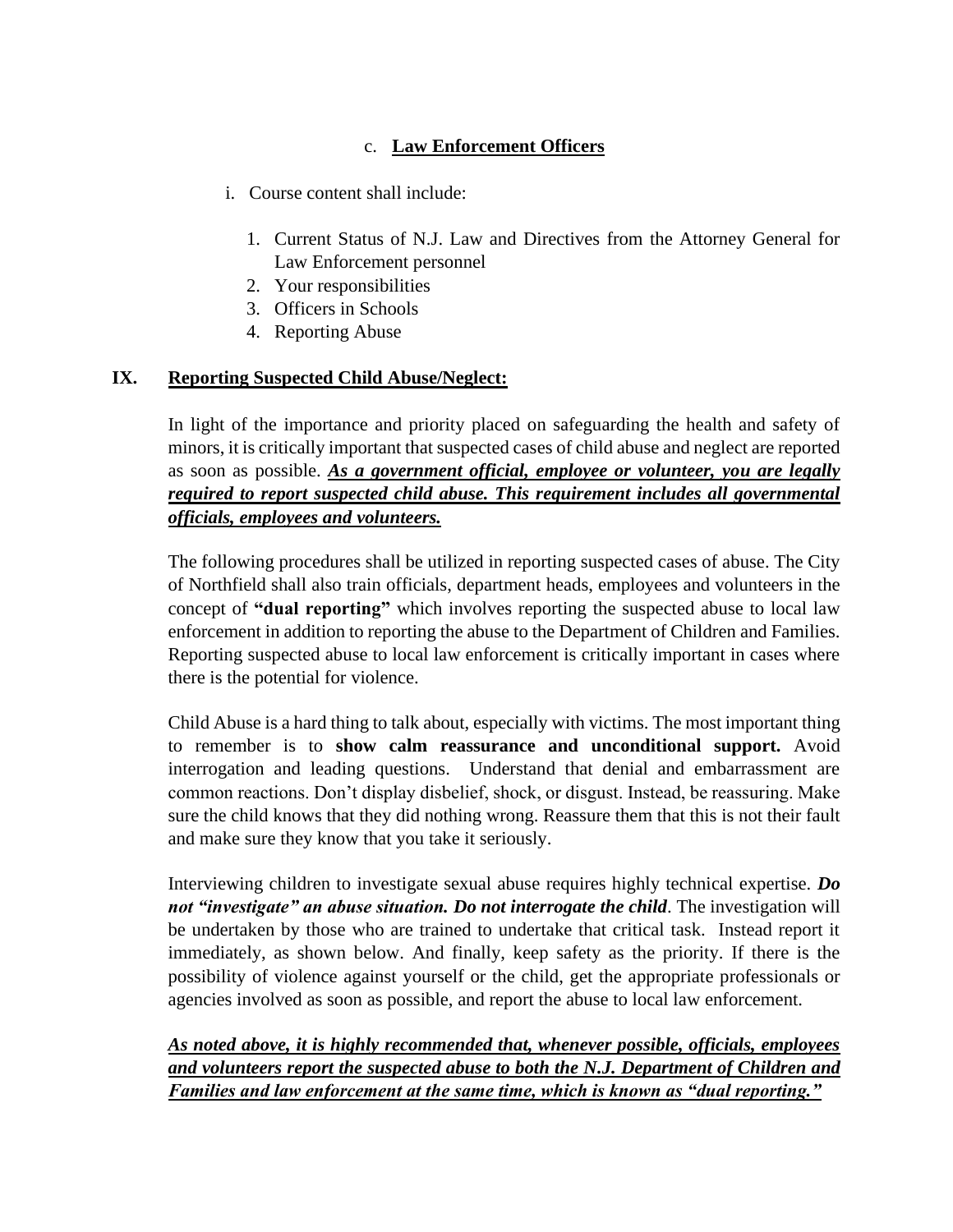# *For ALL elected officials, appointed officials, supervisors, department heads, full or part-time employees or volunteers of programs conducted by the CITY OF NORTHFIELD*

- 1. Report the suspected abuse to the New Jersey Department of Children and Families. Please be prepared to include the following information to the extent the information has been told to you.
	- a. *Who:* The child and parent/caregiver's name, age and address and the name of the alleged perpetrator and that person's relationship to the child.
	- b. *What:* Type and frequency of alleged abuse/neglect, current or previous injuries to the child and what caused you to become concerned.
	- c. *When:* When the alleged abuse/neglect occurred and when you learned of it.
	- d. *Where:* Where the incident occurred, where the child is now and whether the alleged perpetrator has access to the child.
	- e. *How:* How urgent the need is for intervention and whether there is a likelihood of imminent danger for the child.
		- Call the Hotline established by the N.J. Department of Children and Families @ 1-877-652-2873. It is not the supervisor's role to decide whether a case should be reported. All cases shall be reported.

# ➢ For *Law Enforcement Officers*:

o Immediately report any suspected or alleged cases of abuse or neglect to the New Jersey Department of Children and Families and to the County Prosecutor.

#### **X. Important Information Regarding Reporting Suspected Abuse Under NJ Law:**

**The following guidelines have been established under New Jersey law, for those reporting suspected or alleged cases of abuse or neglect. The City of Northfield encourages all officials, employees, and volunteers in programs operated by the City of Northfield or affiliated programs or activities to report suspected cases of abuse with the following in mind.** 

- *i. Any person who, in good faith, makes a report of child abuse or neglect or testifies in a child abuse hearing resulting from such a report is immune from any criminal or civil liability as a result of such action. Calls can be placed to the hotline anonymously.*
- *ii. However, any person who knowingly fails to report suspected abuse or neglect according to the law or to comply with the provisions is a disorderly person.*
- *iii. When a report indicates that a child may be at risk, an investigator from the Division of Child Protection and Permanency (formerly Youth and Family Services) will promptly investigate the allegations of child abuse and neglect within 24 hours of receipt of the report.*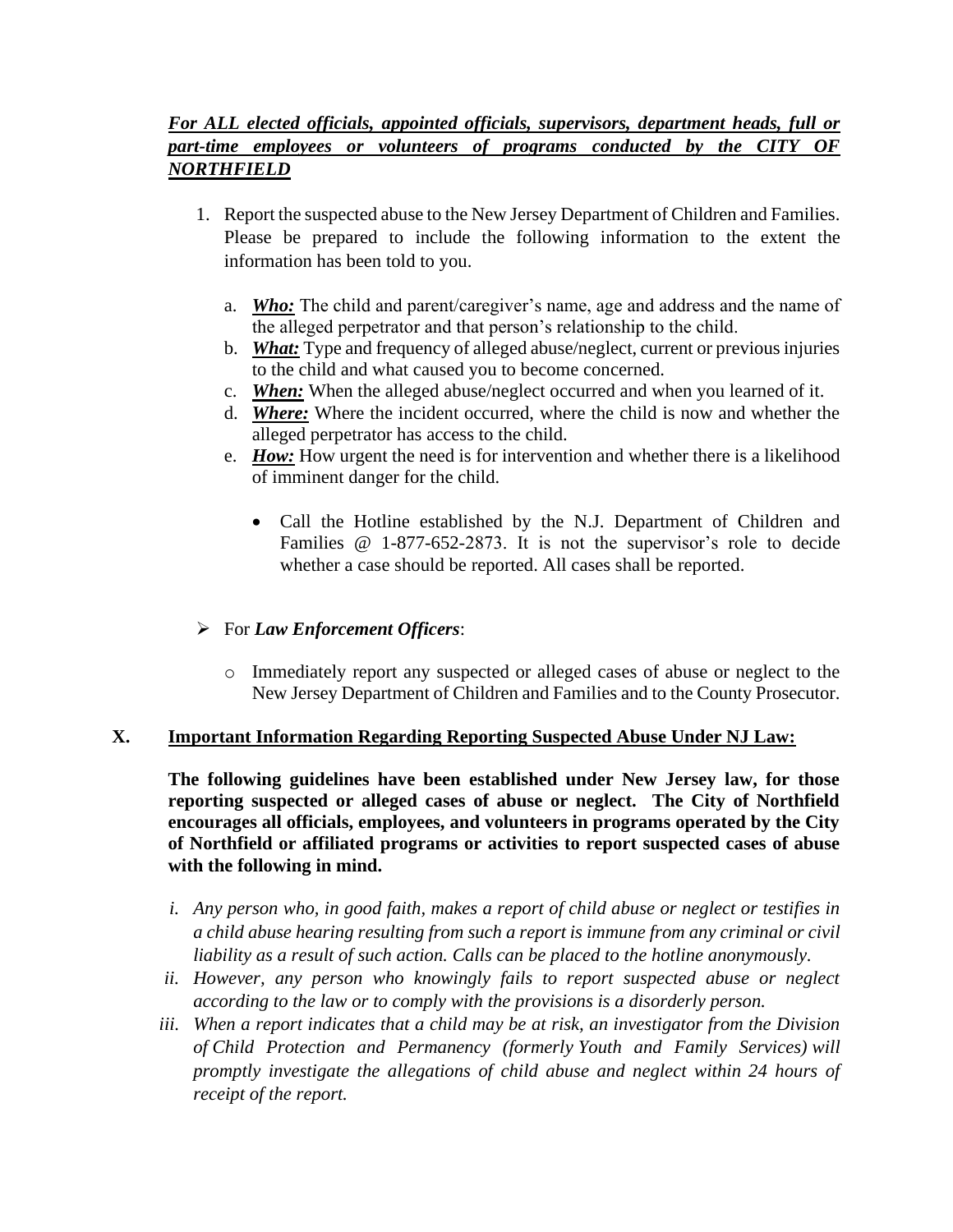# **XI. Acknowledgement of Receipt and Review of Policy:**

All officials, employees/counselors, and volunteers shall sign and date an acknowledgement form that confirms they have received and reviewed the Policy Addressing the Protection and Safe Treatment of Minors, issued to them by the City of Northfield. The same process shall be used for any revised policy issued in the future.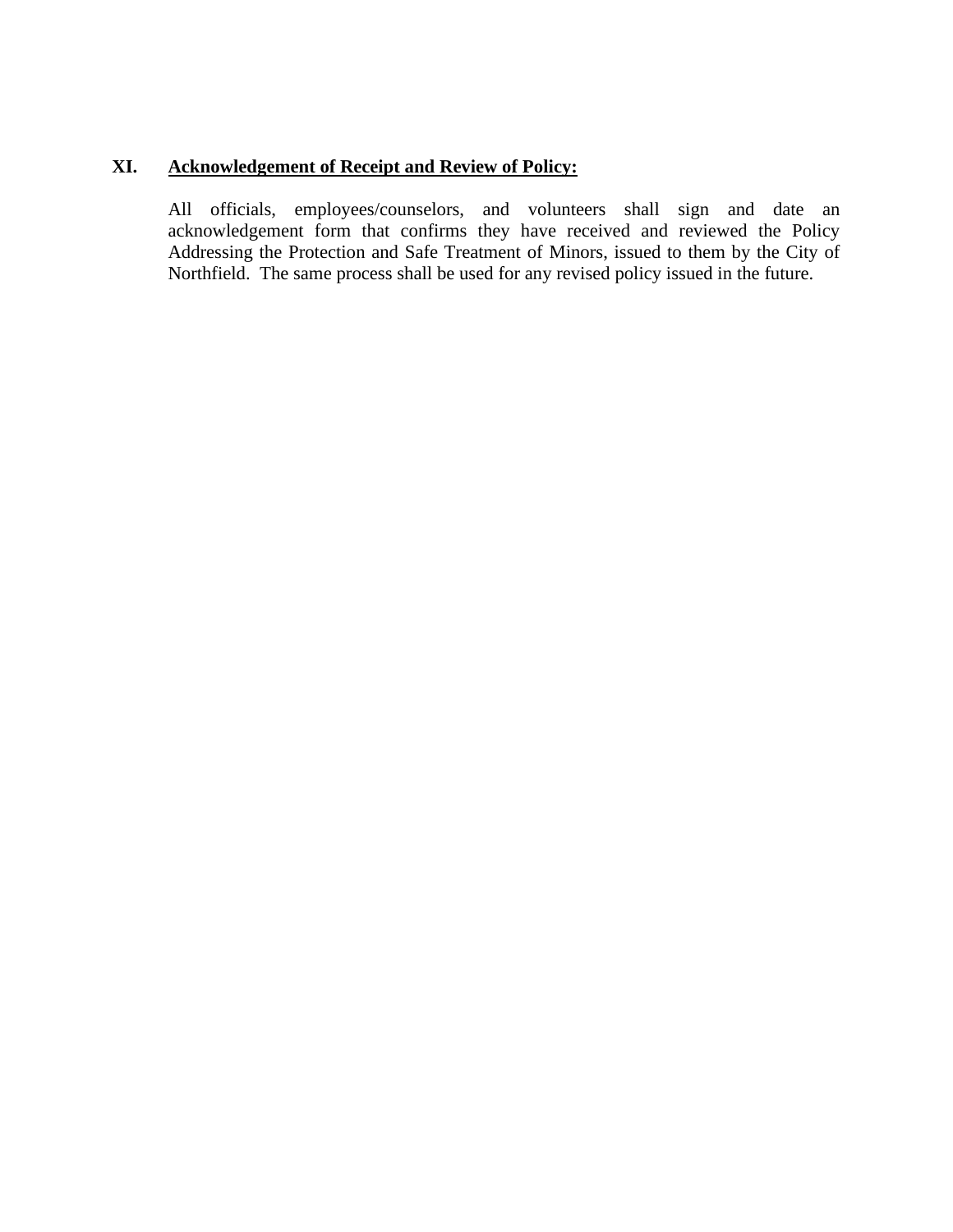# **Appendix A: Indicators of Child Abuse/Neglect**

The New Jersey Department of Children and Families issued the following guidelines to assist in recognizing the indicators of child abuse/neglect.

#### **Indicators of Child Abuse / Neglect**

Different types of abuse and neglect have different physical and behavioral indicators.

## **Physical Abuse**

| <b>Physical Indicators</b>                                                                                                                                                                                                                                                                                                                                                                                                                                                                                                                                                                                                      | <b>Behavioral Indicators</b>                                                                                                                                                                                |  |
|---------------------------------------------------------------------------------------------------------------------------------------------------------------------------------------------------------------------------------------------------------------------------------------------------------------------------------------------------------------------------------------------------------------------------------------------------------------------------------------------------------------------------------------------------------------------------------------------------------------------------------|-------------------------------------------------------------------------------------------------------------------------------------------------------------------------------------------------------------|--|
| Unexplained bruises and welts:<br>On face, lips, mouth<br>On torso, back, buttocks, thighs<br>In various stages of healing<br>Cluster, forming regular patterns<br>Reflecting shape of article used to<br>inflict (electric cord, belt buckle)<br>On several different surface areas<br>Regularly appear after absence,<br>weekend or vacation<br>Unexplained burns:<br>Cigar, cigarette burns, especially<br>on soles, palms, back or buttocks<br>Immersion burns (sock-like,<br>glove-like doughnut shaped on<br>buttocks or genitalia)<br>Patterned like electric burner,<br>iron, etc.<br>Rope burns on arms, legs, neck or | Wary of adult contacts<br>Apprehensive when other<br>children cry<br><b>Behavioral extremes:</b><br>Aggressiveness<br>Withdrawal<br>Frightened of parents<br>Afraid to go home<br>Reports injury by parents |  |
| torso<br>Unexplained fractures:                                                                                                                                                                                                                                                                                                                                                                                                                                                                                                                                                                                                 |                                                                                                                                                                                                             |  |
| To skull, nose, facial structure                                                                                                                                                                                                                                                                                                                                                                                                                                                                                                                                                                                                |                                                                                                                                                                                                             |  |
| In various stages of healing                                                                                                                                                                                                                                                                                                                                                                                                                                                                                                                                                                                                    |                                                                                                                                                                                                             |  |
| Multiple or spiral fractures                                                                                                                                                                                                                                                                                                                                                                                                                                                                                                                                                                                                    |                                                                                                                                                                                                             |  |
| Unexplained laceration or abrasions:                                                                                                                                                                                                                                                                                                                                                                                                                                                                                                                                                                                            |                                                                                                                                                                                                             |  |
| To mouth, lips, gums, eyes                                                                                                                                                                                                                                                                                                                                                                                                                                                                                                                                                                                                      |                                                                                                                                                                                                             |  |
| To external genitalia<br>$\bullet$                                                                                                                                                                                                                                                                                                                                                                                                                                                                                                                                                                                              |                                                                                                                                                                                                             |  |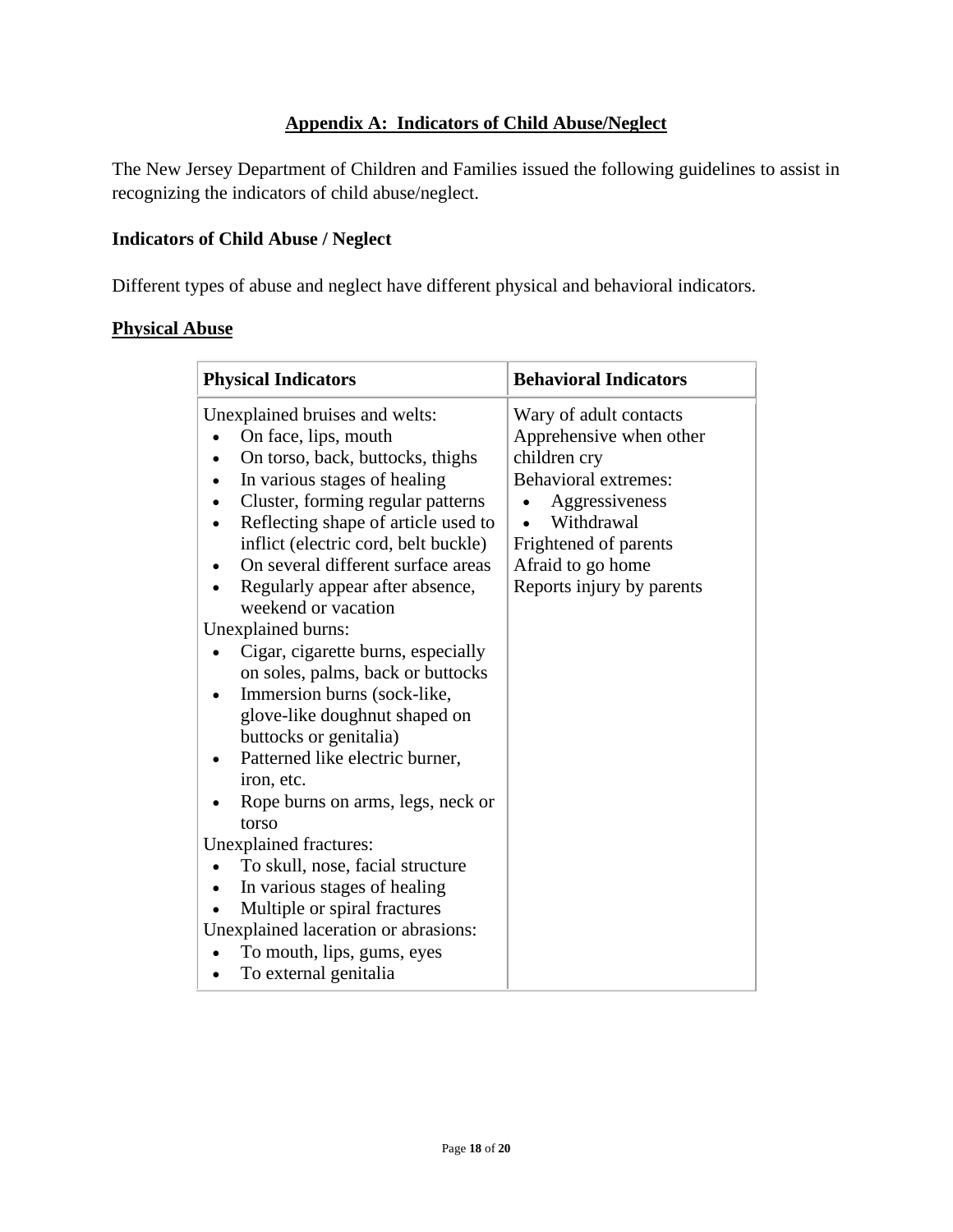# **Physical Neglect**

| <b>Physical Indicators</b>                                                                                                                                                                                                                                 | <b>Behavioral Indicators</b>                                                                                                                                                                                            |
|------------------------------------------------------------------------------------------------------------------------------------------------------------------------------------------------------------------------------------------------------------|-------------------------------------------------------------------------------------------------------------------------------------------------------------------------------------------------------------------------|
| Consistent hunger, poor hygiene,<br>inappropriate dress<br>Consistent lack of supervision,<br>especially in dangerous activities or<br>long periods<br>Constant fatigue or listlessness<br>Unattended physical problems or<br>medical needs<br>Abandonment | Begging, stealing food<br>Extended stays at school (early<br>arrival and late departure)<br>Constantly falling asleep in<br>class<br>Alcohol or drug abuse<br>Delinquency (e.g. thefts)<br>States there is no caregiver |

# **Sexual Abuse**

| <b>Physical Indicators</b>                                                                                                                                                                                                                        | <b>Behavioral Indicators</b>                                                                                                                                                                                                                                              |
|---------------------------------------------------------------------------------------------------------------------------------------------------------------------------------------------------------------------------------------------------|---------------------------------------------------------------------------------------------------------------------------------------------------------------------------------------------------------------------------------------------------------------------------|
| Difficulty in walking or sitting<br>Torn, stained or bloody underclothing<br>Pain or itching in genital area<br>Bruises or bleeding in external<br>genitalia, vaginal or anal areas<br>Venereal disease, especially in pre-<br>teens<br>Pregnancy | Unwilling to change for gym<br>or participate in PE<br>Withdrawn, fantasy or infantile<br>behavior<br>Bizarre, sophisticated or<br>unusual sexual behavior or<br>knowledge<br>Poor peer relationships<br>Delinquent or run away<br>Reports sexual assault by<br>caregiver |

# **Emotional Maltreatment**

| <b>Physical Indicators</b>                                                                                                                                                                | <b>Behavioral Indicators</b>                                                                                                                                                         |
|-------------------------------------------------------------------------------------------------------------------------------------------------------------------------------------------|--------------------------------------------------------------------------------------------------------------------------------------------------------------------------------------|
| Habit disorders (sucking, biting,<br>rocking, etc.)<br>Conduct disorders (antisocial,<br>destructive, etc.)<br>Neurotic traits (sleep disorders, speech<br>disorders, inhibition of play) | <b>Behavior extremes:</b><br>Compliant, passive<br>• Aggressive, demanding<br>Overly adoptive behavior:<br>Inappropriately adult<br>$\bullet$<br>Inappropriately infant<br>$\bullet$ |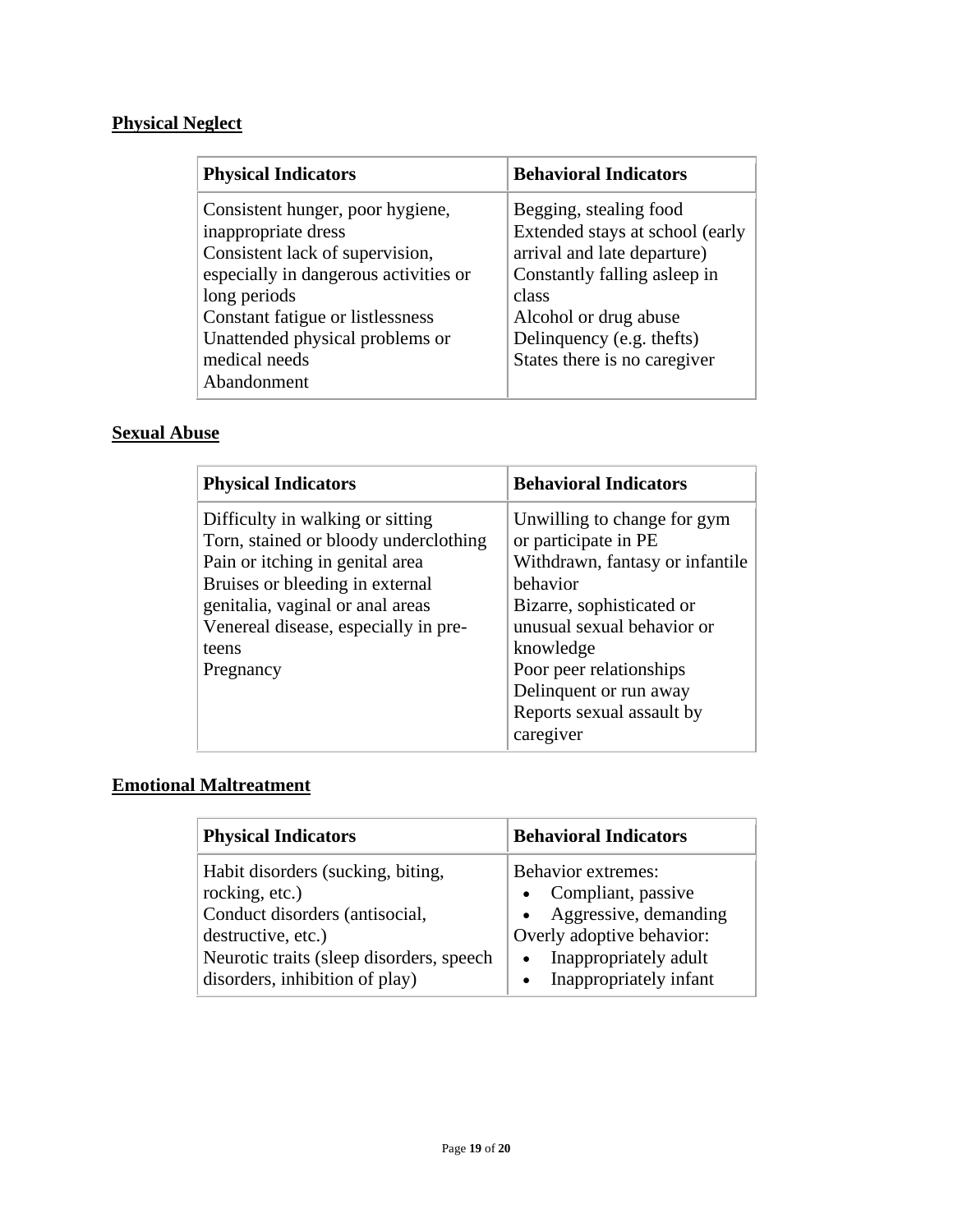#### **Appendix B – Grooming Behavior**

Grooming is when someone builds a relationship, trust and emotional connection with a child or young person so they can manipulate, exploit and abuse them.

Here are some common characteristics of someone attempting to "groom" a child.

- ➢ Molesters often refer to their intended victims by pet names and use gifts to foster exclusivity and build a relationship while starting the practice of keeping secrets.
- $\triangleright$  The molester might begin to spend time with the victim outside of the regular program or schedule, contacting parents to become involved in a child's life in some capacity, like babysitting. For this reason, many parents are shocked after abuse comes to light simply because the abuser seemed so good – too good to be true, in fact.
- $\triangleright$  Inevitably, the favoritism is not enough to keep the victim, and the abuser resorts to threats—threats that play off of a child's guilt over the sexual contact.
- ➢ During the grooming process and abuse itself, victims often begin to show tell-tale signs including:
	- o Sexual behaviors or strong sexual language that is too adult for their age.
	- o Many children feel at fault after the abuse and begin to suffer guilt and depression, even resorting to self-harm.
	- o Also look for cuts and scratches or other self-inflicted injuries.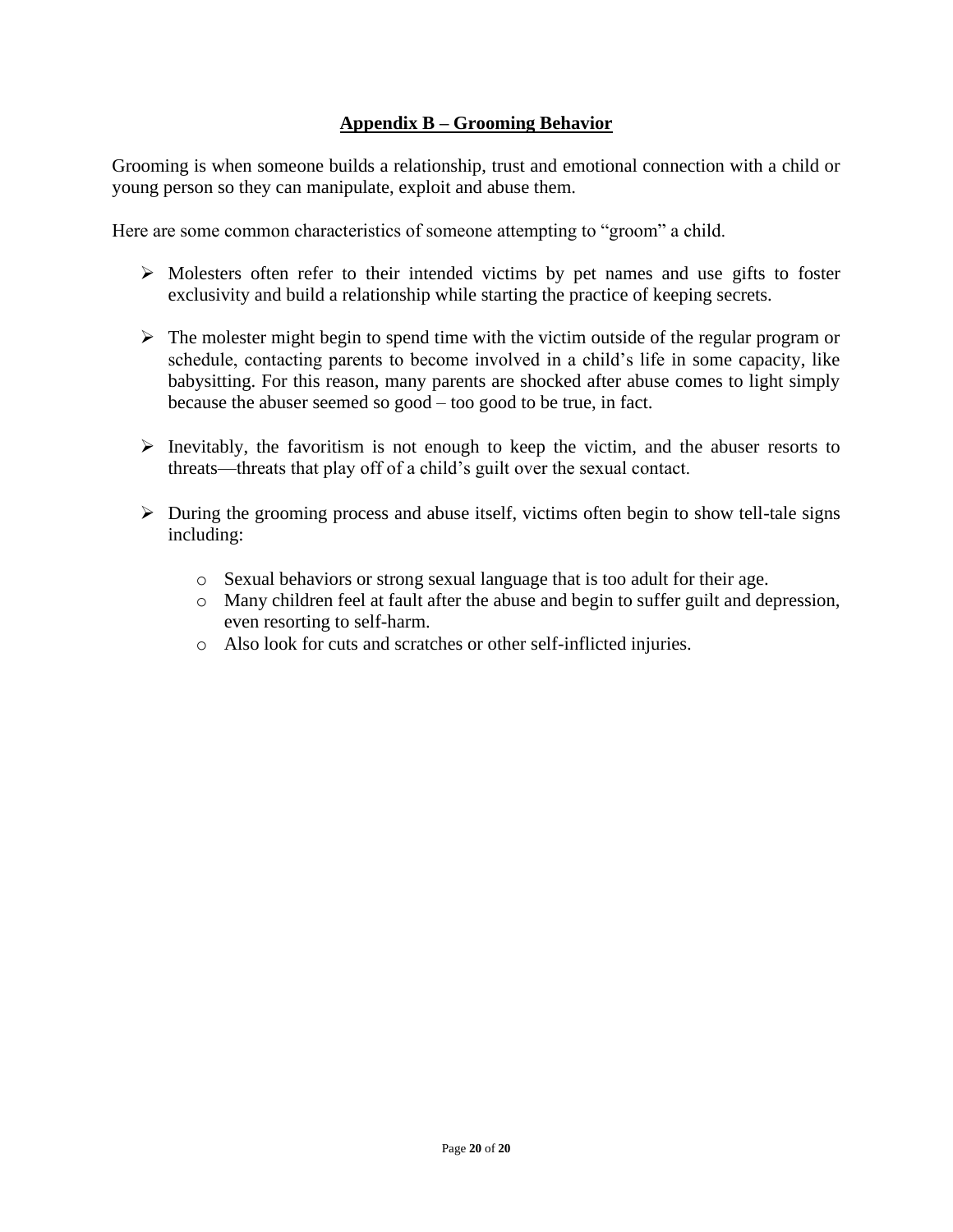

# **USE OF FACILITIES AGREEMENT**

The **City of Northfield**, a Municipality of the State of New Jersey, hereinafter referred to as

**"MUNICIPALITY"**, hereby agrees to allow

 *(Name of Person(s) or Organization)*

hereinafter referred to as "**USER",** to use the facility(ies) listed below:

*Name and Location of FACILITY(IES):*

hereinafter referred to as "**FACILITY(IES)",** for the following use/purpose

*(State the Use/Purpose)* on the following date(s) / time(s):

The above **USER** shall inspect the described **FACILITY(IES)** prior to the use of the **FACILITY(IES)** and report any defective, hazardous or dangerous conditions found at the **FACILITY(IES)** to THE OFFICE OF THE MUNICIPAL CLERK (609-641-2832 extension 123) at **MUNICIPALITY,** and USER shall immediately cease the use of the FACILITY(IES) until such defective, hazardous or dangerous conditions are remedied. After the use of the **FACILITY(IES)**, **USER** shall immediately report to the **MUNICIPALITY** any and all defects, hazards, damages or dangerous conditions upon or adjacent to the **FACILITY(IES).**

# **LIMITATION ON APPROVED USE**

The above **USER** hereby agrees and acknowledges that the approvals granted herein do not include or extend to any other use/purpose, date, or time other than as specified above. **USER** further acknowledges that if the permitted use/purpose is not needed on any approved date or time, that the **USER** has no right to assign that date or time to any third party.

The City of Northfield has the right, in its sole discretion, to deny, limit, or revoke the use of requested facility(ies) when in the opinion of the City of Northfield the use presents a risk of unreasonable injury to [persons or damage to property of the City o](https://www.nj.gov/dcf/reporting/links/)f Northfield or others.

*(***USER** *Initial here to acknowledge)*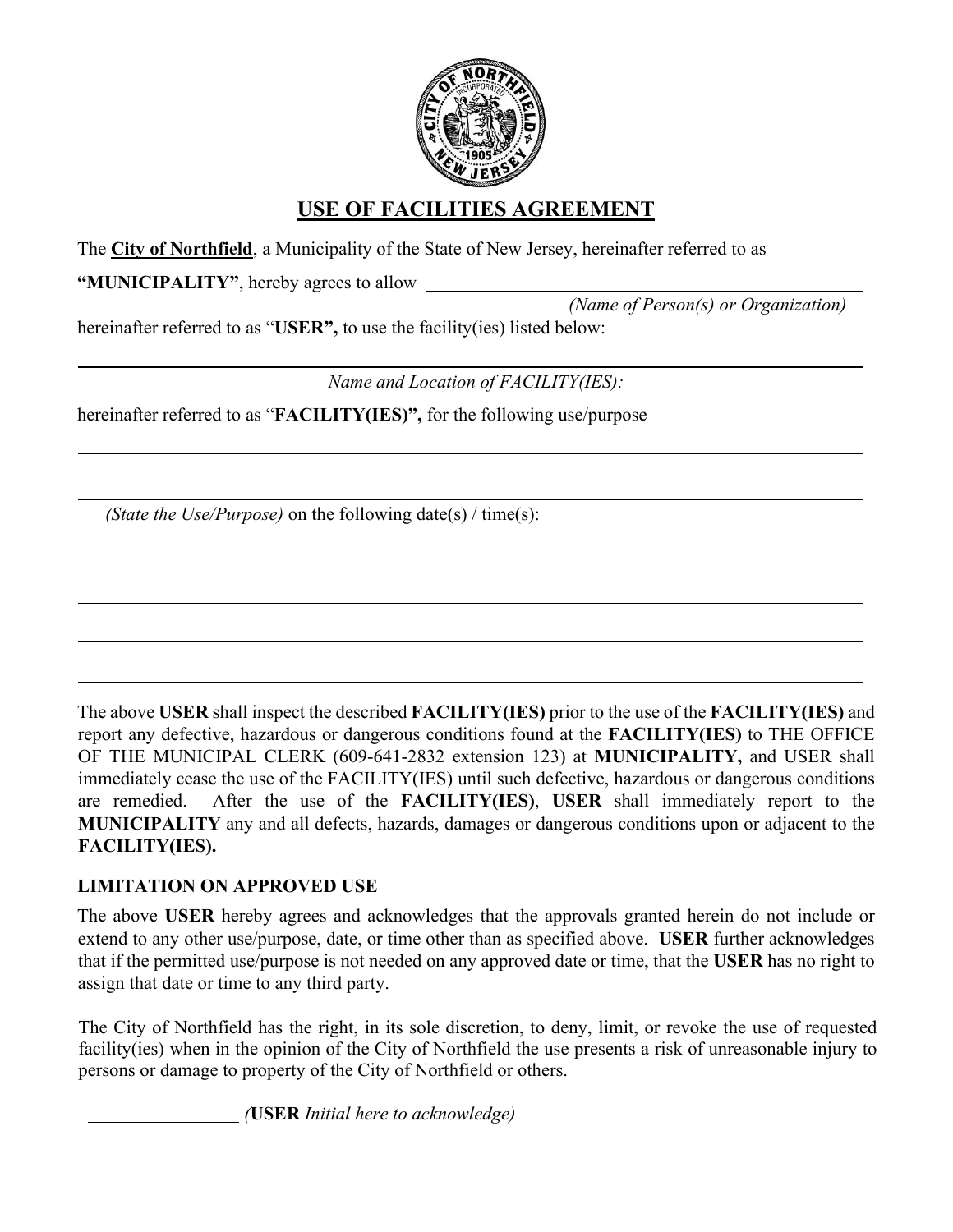## **ADDRESSING THE PROTECTION AND SAFE TREATMENT OF MINORS**

For activities where minors will be present, applicant verifies and asserts that all activities conducted at the FACILITY (IES) shall be in full compliance with (N.J.S.A. 9:6-8.21) which can be reviewed at: [https://www.nj.gov/dcf/reporting/links/](https://melsafetyinstitute.org/safety-videos/)

*(***USER** *Initial here to acknowledge)*

For activities where minors will be present, all applicant/s, coaches, volunteers, and any others present on behalf of the USER have completed the Rutgers SAFETY Clinic course (*Sports Awareness for Educating Today's Youth ™*[\) which is a three-hour program that meets the "M](https://ecode360.com/documents/NO0505/public/611379873.pdf)inimum Standards for Volunteer Coaches Safety Orientation and Training Skills Programs" under (N.J.A.C. 5:52), or an acceptable equivalent course, and all coaches and volunteers view the MEL Protecting Children video which can be viewed at: https://melsafetyinstitute.org/safety-videos/

*(***USER** *Initial here to acknowledge)* 

For activities where minors will be present USER certifies that applicant/s, coaches, volunteers, and any others present on behalf of the USER have read the City of Northfield's "Protection and Safe Treatment of Minors" Policy which can be viewed at: https://ecode360.com/documents/NO0505/public/611379873.pdf, and that all participants will adhere to conduct requirements, including mandatory background checks for all applicant/s, coaches, volunteers, and any others involved in the activity on behalf of the USER.

*(***USER** *Initial here to acknowledge)* 

## **NO ACTIVITY MAY TAKE PLACE UNTIL THE APPLICANT RECEIVES A RETURN COPY OF THE FULLY EXECUTED USE OF FACILITIES AGREEMENT**

*(***USER** *Initial here to acknowledge)* 

# **Indemnification**

**USER** shall indemnify, save harmless and defend the **MUNICIPALITY**, its elected and appointed officials, its employees, agents, volunteers and others working on behalf of the **MUNICIPALITY**, from and against any and all claims, losses, costs, attorney's fees, damages, or injury including death and/or property loss, expense claims or demands arising out of **USER's** use of the named Facilities, including all suits or actions of every kind or description brought against the **MUNICIPALITY**, either individually or jointly with **USER** for or on account of any damage or injury to any person or persons or property, caused or occasioned or alleged to have been caused by, or on account of, any of the activities conducted by or caused to be conducted by **USER**, or through any negligence or alleged negligence in safeguarding the **FACILITY(IES),** participants, or members of the public, or through any act, omission or fault or alleged act, omission or fault or alleged act, omission or fault of the **USER**, its employees, agents, volunteers, subcontractors or others under the direction, control or under any contractual relationship with the **USER**.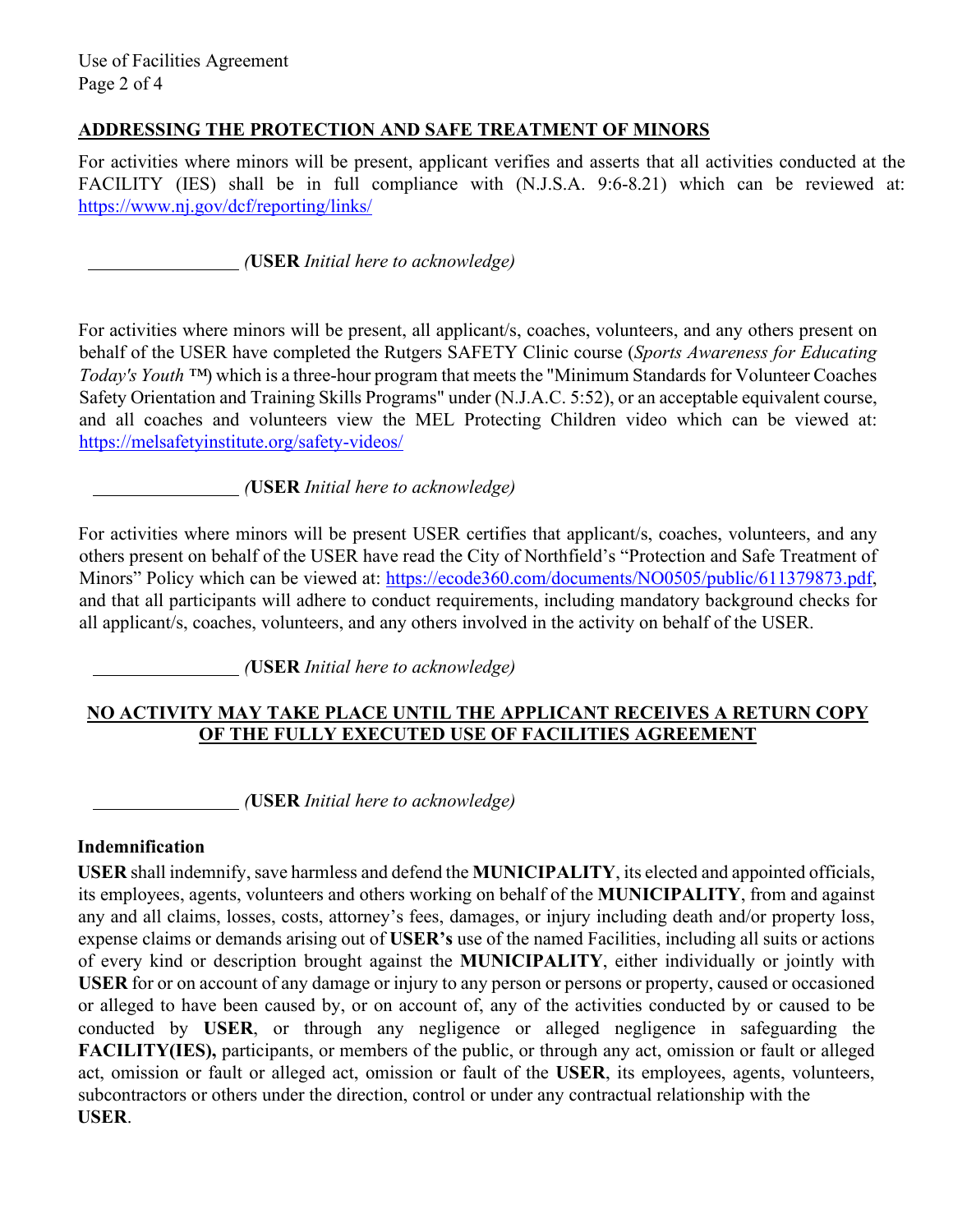#### **Insurance**

Notwithstanding the indemnification and defense obligations of the **USER**, **USER** shall purchase and maintain such insurance described in the attached schedule and as is appropriate for the type of use and hazards present and as will provide protection from any and all covered claims which may arise out of or caused or alleged to have been caused in any manner from **USER'**s use of the **FACILITY(IES),** whether it is to be used by the **USER**, its employees, agents, volunteers, subcontractors or others under the direction, control or under any contractual relationship with the **USER** or by anyone for whose acts any of them may be liable.

**USER** shall be required to name the **MUNICIPALITY** as an "Additional Insured" on the **USER'**s policy of commercial general liability insurance, and simultaneously with the delivery of the executed *Use of Facilities Agreement*, **USER** shall provide the **MUNICIPALITY** with a Certificate of Insurance indicating that the insurance coverage as described in the attached schedule, and as is appropriate for the type of use and hazards present, has been obtained and that the **MUNICIPALITY** has been designated as an "Additional Insured" and a copy of the Additional Ensured Endorsement has been provided where required. On or before the renewal date of said policy, **USER** shall be required to provide the **MUNICIPALITY** with a Certificate of Insurance indicating the continuation of insurance coverage and designating the **MUNICIPALITY** as an "Additional Insured" for the duration of this agreement.

The schedule of insurance and the limits of liability for the insurance shall provide coverage for not less than the amounts listed in the attached schedule or greater where required by law.

Signed by an authorized representative of the **USER** and the **MUNICIPALITY on** this \_\_\_\_\_ day of  $\frac{1}{20}$ .

**USER MUNICIPALITY** 

**\_\_\_\_\_\_\_\_\_\_\_\_\_\_\_\_\_\_\_\_\_\_\_\_\_\_\_\_\_\_\_\_\_ \_\_\_\_\_\_\_\_\_\_\_\_\_\_\_\_\_\_\_\_\_\_\_\_\_\_\_\_** 

| UƏLIA                                                                                                                                                                 | MUNICIFALI I I                                                                                                                                                        |
|-----------------------------------------------------------------------------------------------------------------------------------------------------------------------|-----------------------------------------------------------------------------------------------------------------------------------------------------------------------|
| WITNESS OF SIGNATURE,<br><b>USER</b>                                                                                                                                  | <b>WITNESS OF SIGNATURE,</b><br><b>MUNICIPALITY</b>                                                                                                                   |
|                                                                                                                                                                       | County of                                                                                                                                                             |
| On this $\_\_\_$ day of $\_\_\_\_$ , 20 $\_\_\_\_$<br>Before me, the undersigned public notary,<br>personally appeared:                                               | On this $\_\_\_$ day of $\_\_\_\_$ , 20 $\_\_\_$<br>Before me, the undersigned public notary,<br>personally appeared:                                                 |
| Name of User<br>Proved to me through satisfactory evidence of<br>identification or personally known to me, to be the<br>person whose name is signed on the preceding. | Name of User<br>Proved to me through satisfactory evidence of<br>identification or personally known to me, to be the<br>person whose name is signed on the preceding. |
| Signature of Notary Public                                                                                                                                            | Signature of Notary Public                                                                                                                                            |
| Commission Expiration date of Notary Public                                                                                                                           | Commission Expiration date of Notary Public                                                                                                                           |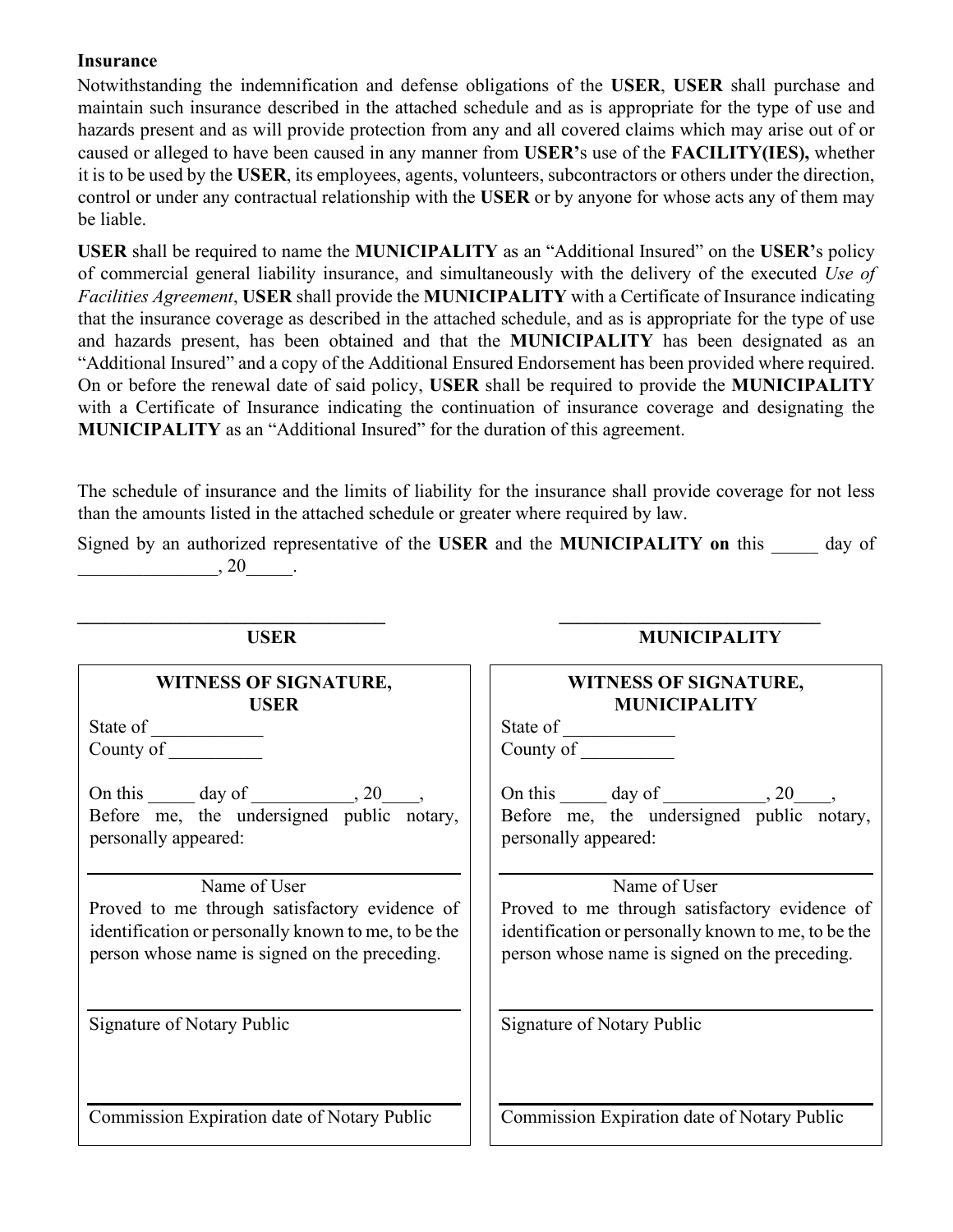Use of Facilities Agreement Page 4 of 4

Schedule of Insurance\*

Notwithstanding the indemnification and defense obligations of the **USER**, the **USER** shall provide at its own cost and expense proof of the following insurance to the "**MUNICIPALITY**":

- General Liability including Products & Completed Operations Insurance with a minimum combined single limit of liability per occurrence for bodily injury and property damage of *one million (\$1,000,000) dollars***\*** with a minimum annual aggregate of *two million (\$2,000,000) dollars***\***.
- **MUNICIPALITY** shall be named as an "Additional Insured".
- A copy of the "Additional Ensured" Endorsement shall be provided

Failure by the **USER** to supply such written evidence of required insurance and to maintain same for the duration of this agreement shall result in default of this agreement and **USER** shall be prohibited from using said FACILITY (IES).

The insurance companies for the above coverage must be licensed by the State of New Jersey and acceptable to the **MUNICIPALITY**. The **USER** shall take no action to cancel or materially change any of the insurance required under this Contract without the **MUNICIPALITY**'s prior approval. The maintenance of insurance under this section shall not relieve the **USER** of any liability greater than the limits or scope of the applicable insurance coverage.